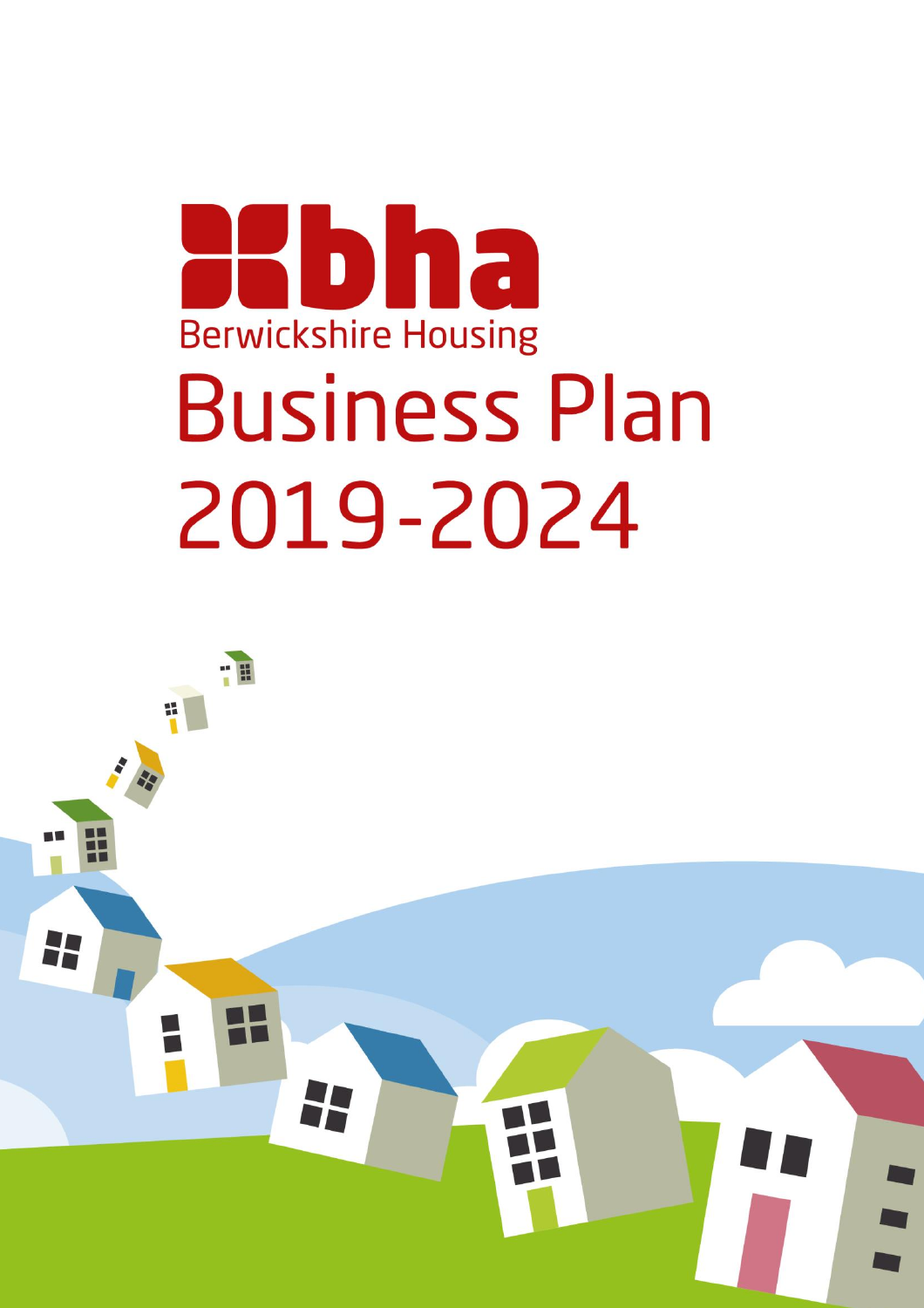

 $\mathbb{Z}$  of

| Section 1 | Introduction           |  |
|-----------|------------------------|--|
| Section 2 | The BHA Group          |  |
| Section 3 | Our vision and values  |  |
| Section 4 | <b>Strategic Plan</b>  |  |
| Section 5 | <b>SWOT Analysis</b>   |  |
| Section 6 | Measuring our success  |  |
| Section 7 | Managing our risks     |  |
| Section 8 | How we plan and manage |  |
|           | our work               |  |

## **Section 1 : Introduction**

Busines an gmeeting october

H

Welcome to the Business Plan of the BHA Group. The plan helps us to be clear about the direction of travel of the organisation :

- It helps us to comply with all our statutory obligations
- It helps us to continually improve our customer services and focus on excellence
- It assists in making the organisation sustainable in the long term

This plan is the one we shall use to measure how we do over the next five years. We have many other documents that will detail for staff and Trustees all activities we will undertake to ensure we are to be successful.

|                                                              |                                                  |                             | The five year business plan for the Group                     |                                                        |
|--------------------------------------------------------------|--------------------------------------------------|-----------------------------|---------------------------------------------------------------|--------------------------------------------------------|
|                                                              |                                                  |                             | A business plan for BHA Enterprise                            |                                                        |
|                                                              |                                                  |                             | Internal Management plan this year for BHA                    |                                                        |
| <b>Risk</b><br>Register,<br>and Policy<br>Refresh in<br>2020 | <b>Digital Strategy</b><br>Started in<br>2017/18 | Fuel<br>Poverty<br>Strategy | Asset<br>Management<br>Strategy to<br>be refreshed<br>in 2020 | Five and Thirty year<br>financial plans and<br>targets |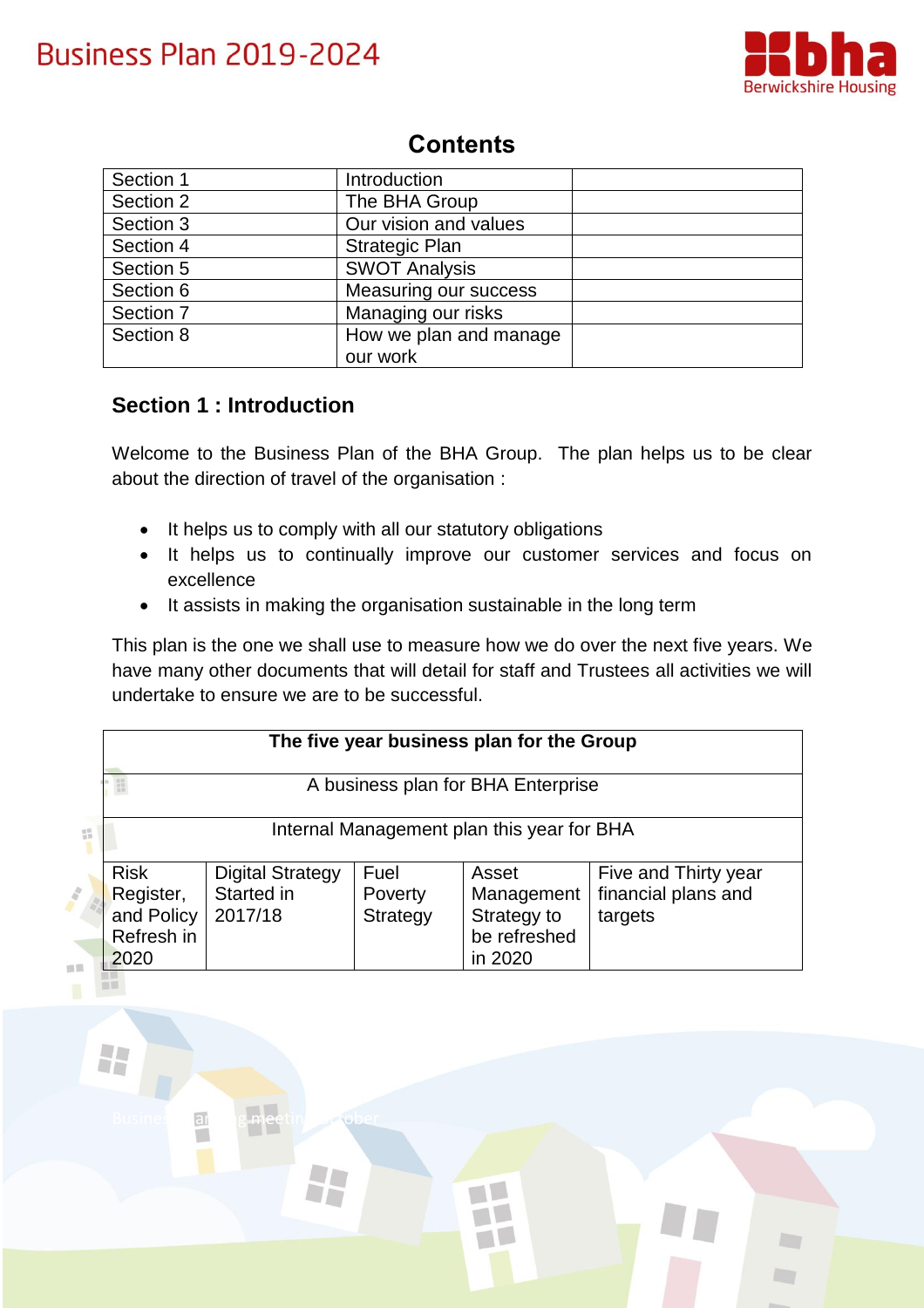

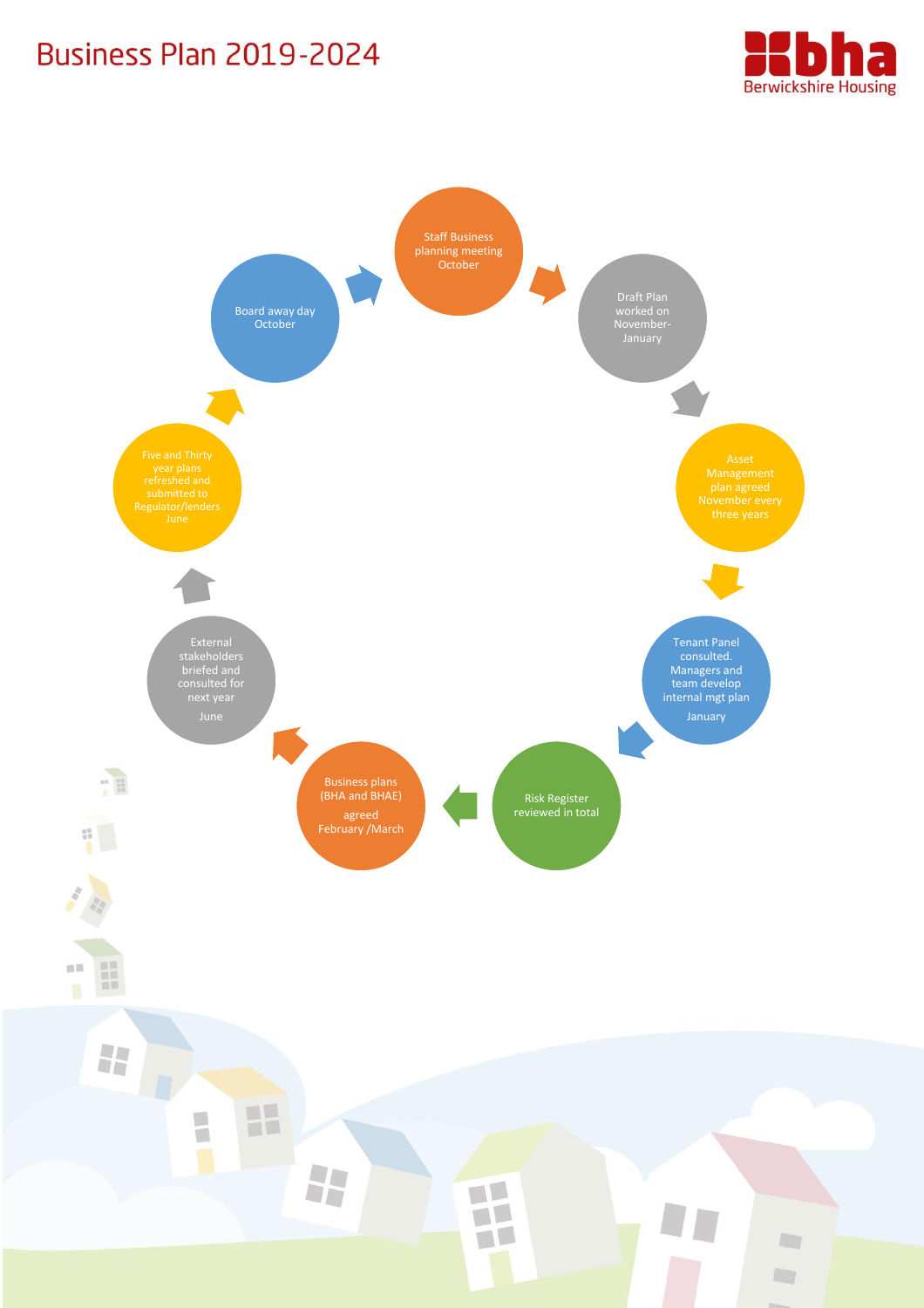

## **Section Two: The BHA Group and its operating environment**

The BHA Group comprises Berwickshire Housing Association ("BHA") and BHA Enterprise Limited ("BHA Enterprise"). BHA began its life as an affordable housing provider in Berwickshire. It owns 1800 affordable homes which it rents out to people predominantly on lower incomes. It is a registered social landlord and it is regulated by the Scottish Housing Regulator. This is its core business. It is also a charity.

Its subsidiary BHA Enterprise, a company limited by share, oversees the running of Berwickshire Community Renewables, an LLP partnership, with CEST who own The Fisherman Three Windfarm.

BHA is the main provider of social housing in Berwickshire. Eildon Housing Association owns just less than 140 homes and Link Housing less than 60. Bield, Trust and Cairn Housing Association also have schemes for older people in the area. Our focus is Berwickshire and we seek to work in a responsive and flexible way to empower our staff and our tenants to contribute in their communities effectively. We will continue to work with other organisations in Berwickshire to improve the quality of life of our communities whether that be through the development of work ourselves or supporting others to undertake it.

The external world has been extremely challenging for housing associations and their tenants and the changes we have made and are planning to make reflect this.

Below are some of the key issues which affect us and shape our work. They are the key issues we consider when planning our future.

#### **Fuel Efficient Homes Fit For Purpose**

Whilst all our new homes have been built to either gold or silver standard for energy efficiency and we continue to work to improve the heating systems we put into our existing homes, there are still a large proportion of people who are fuel poor. They find it hard to heat their home and the impact on their living conditions, physical and mental health is palpable. We have a track record of working to reduce fuel poverty and to use renewable solutions wherever possible. We will continue to do this. We will put in the most effective system to suit the household and the house and we will work with other organisations and our colleagues across the Borders to ensure our houses are well insulated and easy to heat. The Scottish Government is issuing challenging climate change targets for all housing sectors and we will need to meet these over the next 15 years.

#### **Empowering Staff and Tenants to Manage Digital Changes**

More and more of day to day life is now conducted online and the management of our affairs is quick and easy for those of us who are familiar with the use of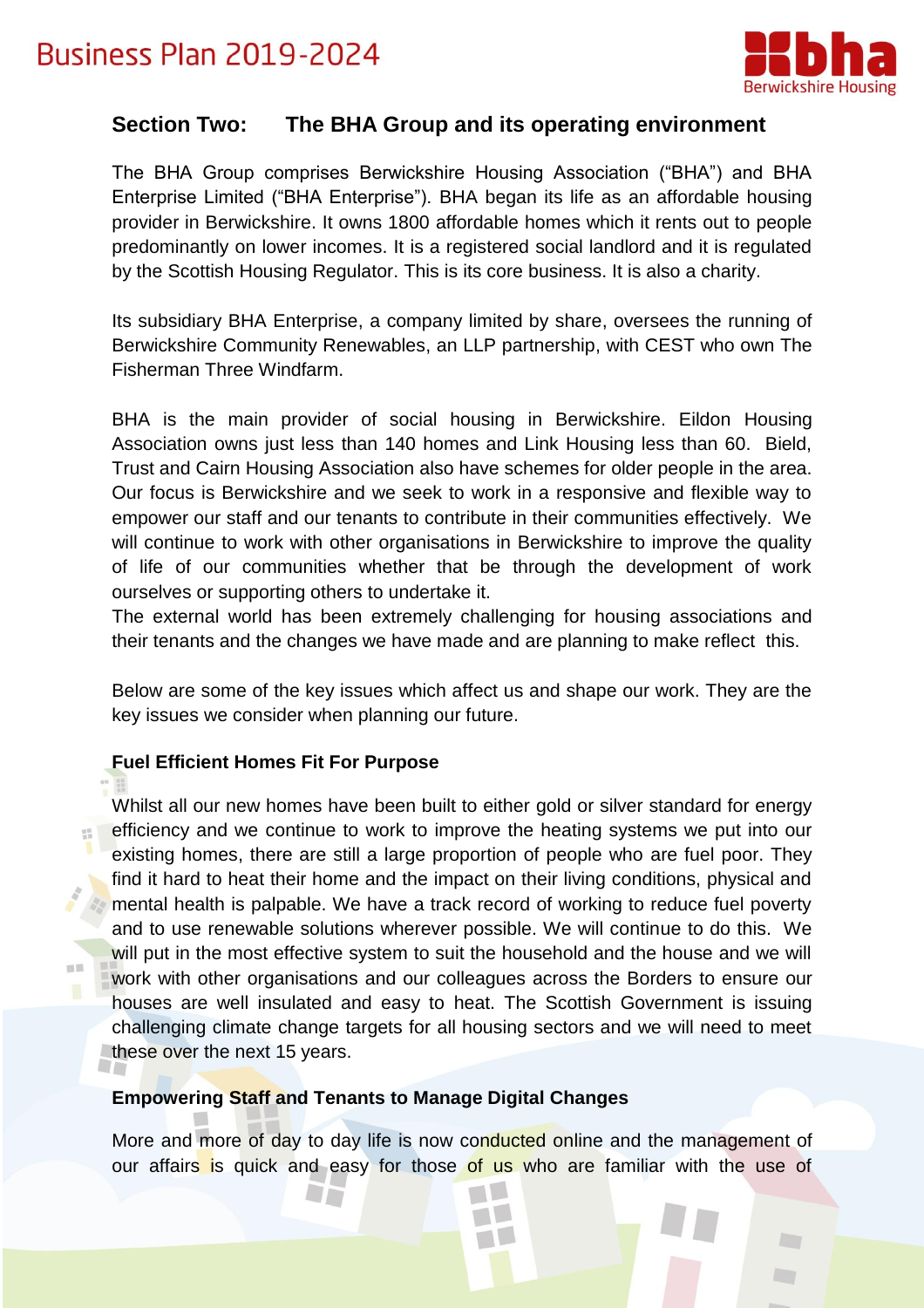

technology. But the speed of change in this area has meant that a proportion of our tenants have been left behind. They don't interact online even if they own a smart phone. This can be due to extreme poverty, lack of opportunity, ill health or being part of a generation who are less willing to embrace these changes.

We believe that we should be empowering our tenants to manage the world around them as best they can. We want them to access opportunities to live safely, healthily and affordably. To do this we need to empower our staff to assist them. This means freeing up our staff by doing more of the basic interactions digitally and allowing them more time to work face to face with tenants and to enable them to access the help and support they need.

It also means focusing on understanding individual tenant's issues and seeking to solve them in a person centred, thoughtful way. We have been committed for some time to increasing the amount of staff time focused on more complex face to face work with tenants, and over the next five years we will do this even more.

#### **Our Customers' Expectations**

This year we undertook a comprehensive customer satisfaction survey on the key areas we monitor for the Housing Regulator. The results were disappointing. Although a majority of our tenants were satisfied in all areas, the numbers were down from previous years in all areas. We are not dealing with problems that tenants have as speedily or as effectively as we could and we recognise that we have failed to deliver a quality repairs service to a key proportion of our tenants. We also have to consider the management of our neighbourhoods and ongoing upgrades to our properties. Despite maintaining low rent rises for a number of years, some tenants feel our services do not represent value for money as we had not delivered on all the upgrades to their homes and the standards were not what they expected.

This survey confirmed why we are embarking on our business transformation and what customers want and expect from us. We will ensure that all the changes we undertake respond to our customer feedback and will improve our offering to all our tenants.

#### **Plan Major Transformation of Business - Year Two**

In Year One of this plan (2019/20) we prepared the ground for a range of projects to begin and take place over the next five years. This is to improve the organisation in a number of key ways. We wish to:

- Improve efficiency
- Increase the level and range of positive outcomes for customers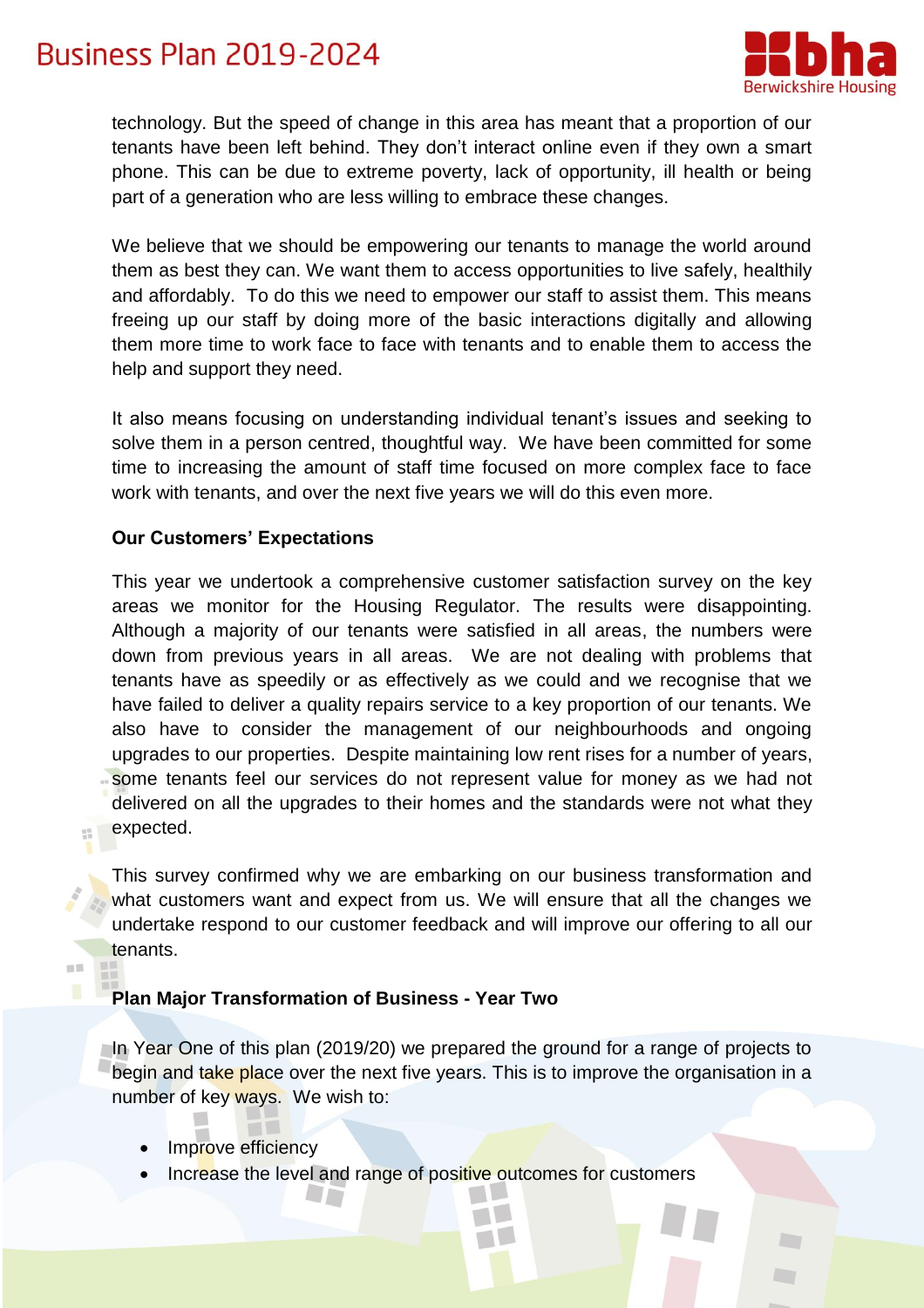

Maximise the potential of BHA resources.

We are now starting these projects and have outlined a timeline which is an appendix to the business plan. We believe we can improve the effectiveness of our systems, increase transparency and evidence what we do better. The programme has four strands which are: Process Mapping, Our Customer Journey, Staffing and Office. We will, when appropriate, be employing digital means to improve our services.

We have appointed a Programme Director and Manager to assist us to drive the work forward and we have developed some key principles (outlined later in the plan) about how we intend to work.

#### **Other Contextual Factors which will Influence the Way we Work**

#### **Brexit/ Changes in UK policies.**

As we move out of Europe we expect there may be unintended consequences for those who are on lower incomes. As the changes in trading agreements takes hold over the next few years it is not impossible that all goods will increase in price and this will impact on the poverty of our tenants, the costs of delivering our services, and the number of opportunities we may have to develop new homes or refurbish our older stock. Much will depend on how much support Government is able to offer us to address some of these issues.

With the change in attitude and policy from the UK government to people from the European Union, we have seen a number of tenants from European countries choose to return home and expect there will be more. This may have an impact on employers' ability to fill local jobs.

#### **Scottish Government**

训训

There is a strong push from the Scottish Government to develop the capacity and capability of communities and to enable them to take control of their destiny. Place making is now a major strategy and one which we whole heartedly endorse.

Community businesses and social enterprises are actively encouraged. They have implemented a series of laws to enable communities to gain access to land and assets and to get control of empty land. The government is seeking to improve planning processes to allow them to move more speedily and they are asking all public agencies to actively engage with communities to support them in place making. There is a push for more economic growth and the development of new modern businesses of all sizes, fit for the future. The city region plans, the new economic agency in the South of Scotland, and the Borderlands deal are all part of a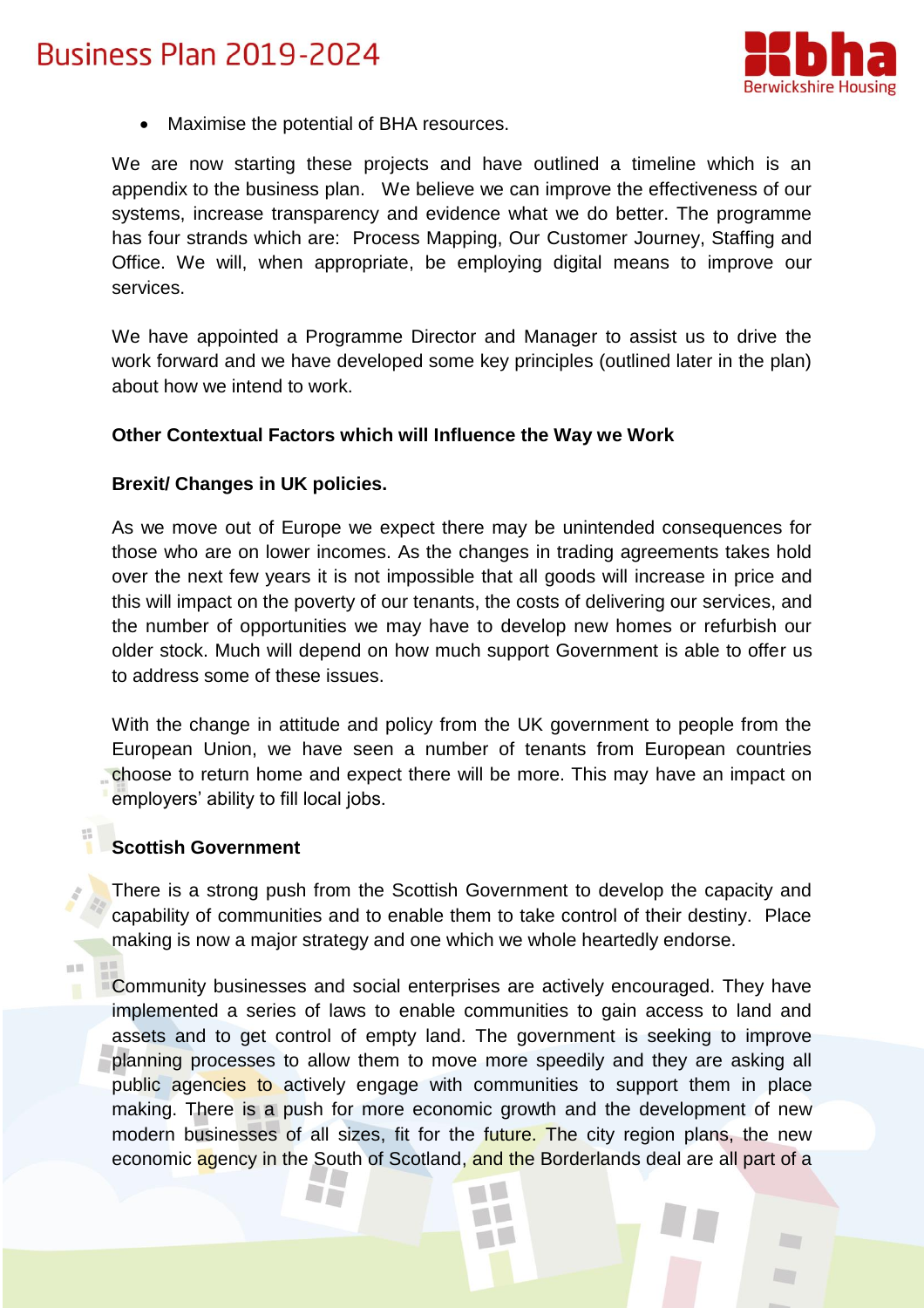

push towards improved infrastructure both digitally and in terms of transport as well inclusive economic growth.

#### **Collaboration**

Local Authorities continue to shrink and to provide fewer services. Locally they are committed to developing services for people with dementia, strategies to support young people and to tackle fuel poverty. We will work alongside the public agencies where possible to deliver our part in these strategies. We will also work hard to reduce rural homelessness in our area. We will continue to build homes for families in need and we will work to deliver the Rapid Rehousing Strategy in our area to ensure fewer and fewer people experience long term homelessness. Already we work with our colleagues in housing and other public sector agencies to support those experiencing domestic abuse, those leaving the armed forces and those who experience debt and other financial management issues. We will continue this work.

We also support the idea of working collaboratively with other housing associations to deliver cost efficiencies. This year we will seek opportunities for joint procurement, marketing, training and sharing resources where feasible. We will also plan together to meet the new and challenging climate change targets that we will need to deliver on by 2035.

At present we are building as many homes as we have the financial capacity to build. However we are positive about the idea of building homes to even higher fuel efficient standards (even to PassivHaus). We will continue the long term work alongside our colleagues in the South of Scotland to explore the feasibility of moving to modular construction methods to improve quality and cost and speed of construction.

#### **BHA Enterprise**

BHA Enterprise is a Limited Company. Its work is informed by the values and vision of the BHA Group. It exists to bring in a commercial return in an ethical and socially responsible manner, which can then be remitted to BHA for use in its core activities.

BHA Enterprise presently leases 12 mid-market rental homes in Duns. The demand for these is high and we would consider building more homes to meet this need in future developments if circumstances allow us to access grant.

BHA Enterprise has created a Limited Liability Partnership (LLP), Berwickshire Community Renewables, to run The Fisherman Three wind farm. The wind farm is three years old in April 2020. Our partner in the LLP is Community Energy Scotland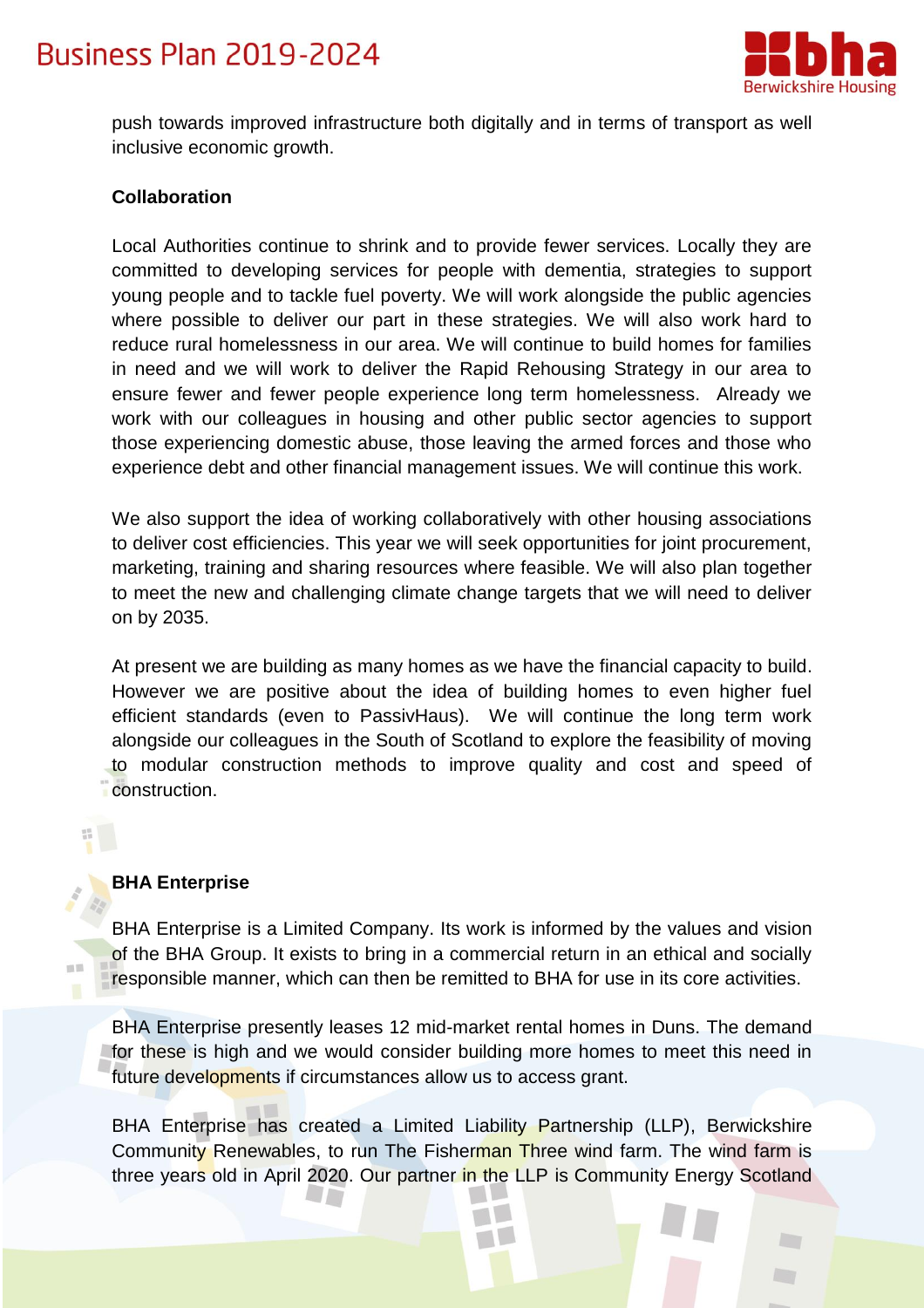



Trading, which holds a one third stake in the windfarm. Community Energy Scotland Trading works closely with BHA Group on the management of the wind farm and in particular provides project management over the operational aspects of the wind farm.

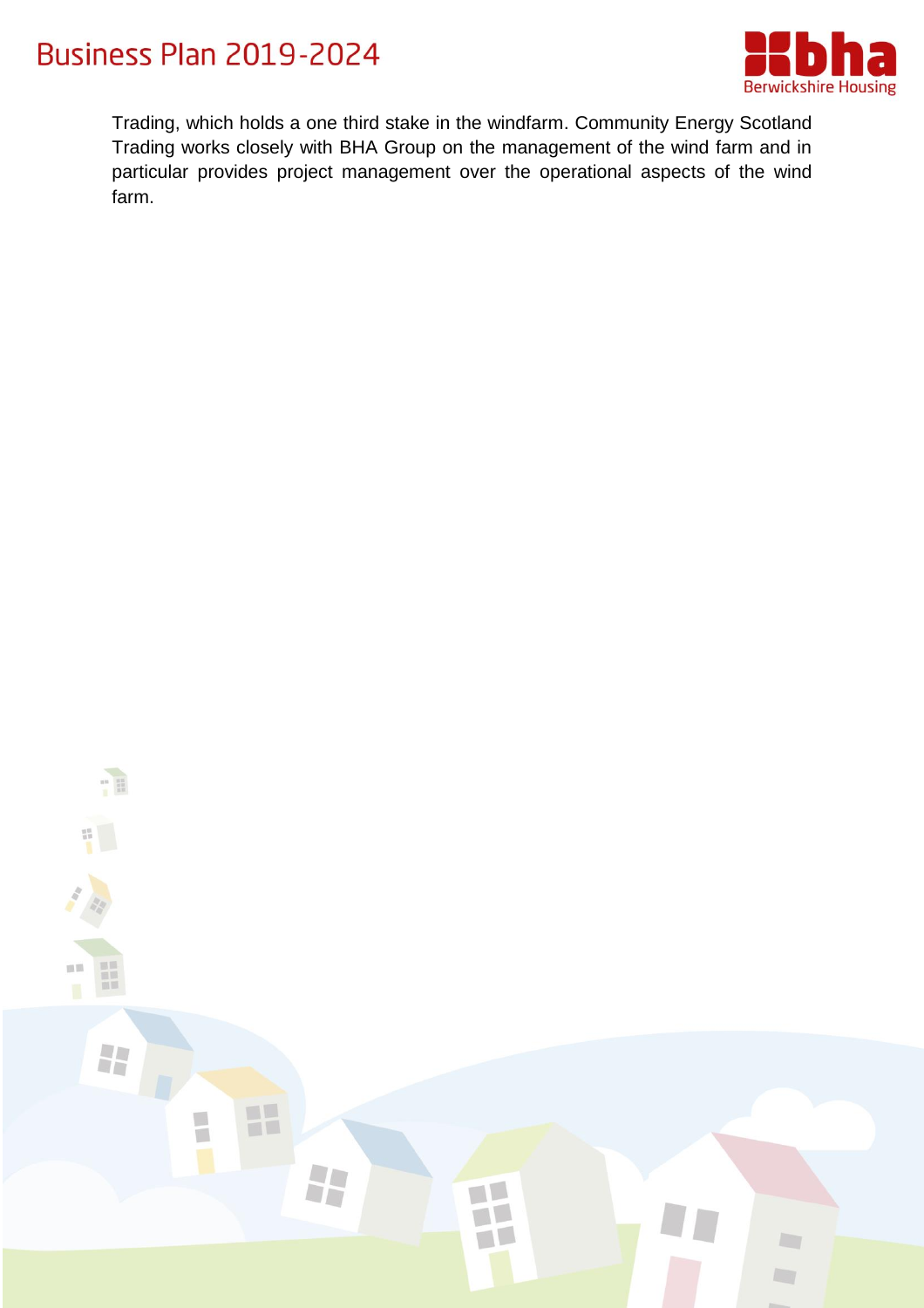22



## **Section Three : Vision and Values and Principles**

# **Our Vision "Creating Thriving Rural Communities" Our Values**

## **Proud to put customers first**

We will work proactively with tenants experiencing problems with their homes, their neighbours or facing personal challenges. Everything we do is focused on helping tenants to thrive and live successfully in the community.

## **Open Honest and Caring**

We will encourage both staff and tenants to be open about the issues they face. We will be honest about what we can and cannot do to help while being caring and empathetic and encouraging tenants to build community support.

## **Embrace and Drive Change**

We will be aware of the external environment and be prepared to face new challenges. We will understand and implement new regulations effectively. We will support our tenants to cope with changes they are obliged to face. We will also initiate change through our focus on innovation in order to solve genuine problems that our tenants and communities face and to make our organisation more sustainable and effective.

## **Go that extra Mile**

Tenants are at the heart of what we do. We take time to solve problems and work as a team to help and support our tenants who may be isolated or vulnerable.

## **Adaptable, Adventurous and Creative**

We respect and understand the diversity of our tenants and communities and seek new imaginative and creative approaches to meeting the challenges faced. We explore problems together through collaboration in order to seek new, innovative solutions.

## **Enjoy our work and get more done**

We support and motivate all staff to ensure a healthy, friendly and stress free atmosphere where there is trust, openness and leadership. We recognise and reward high achievement and excellent performance.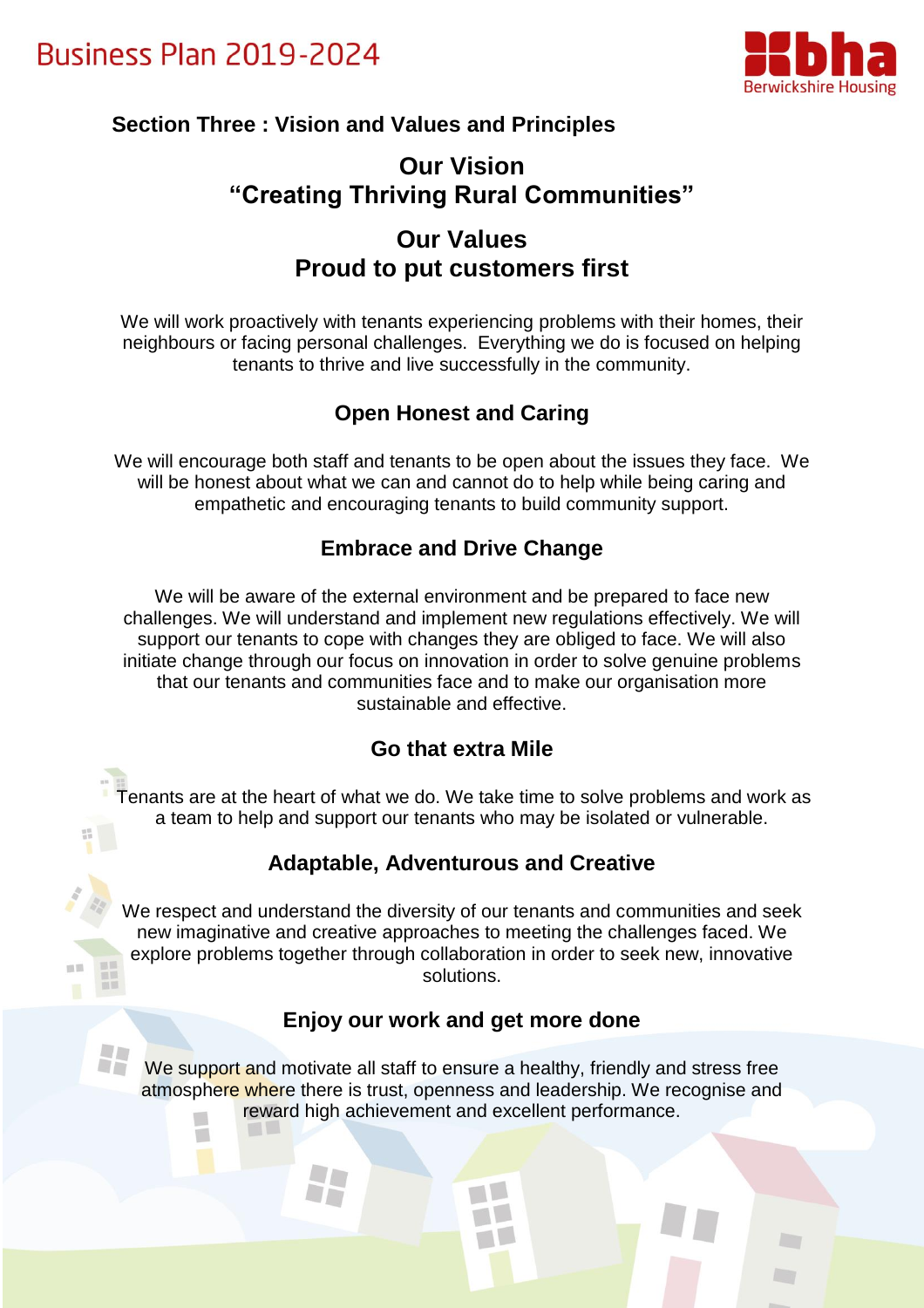



With the assistance of our Programme Team we have developed and agreed some key principles about the way we wish to work. These will form a check list for ensuring the transformation work we are undertaking remains focussed on our overall vision. These are:

- Customer (person) focused
- Value for money
- Early intervention & prevention
- Engaging with and empowering people
- Creating the right tools to support the right outcomes for customers
- Community capacity building
- Build a culture where staff are trusted advisers, innovative and high performing
- Sustainability financial, organisational, environmental

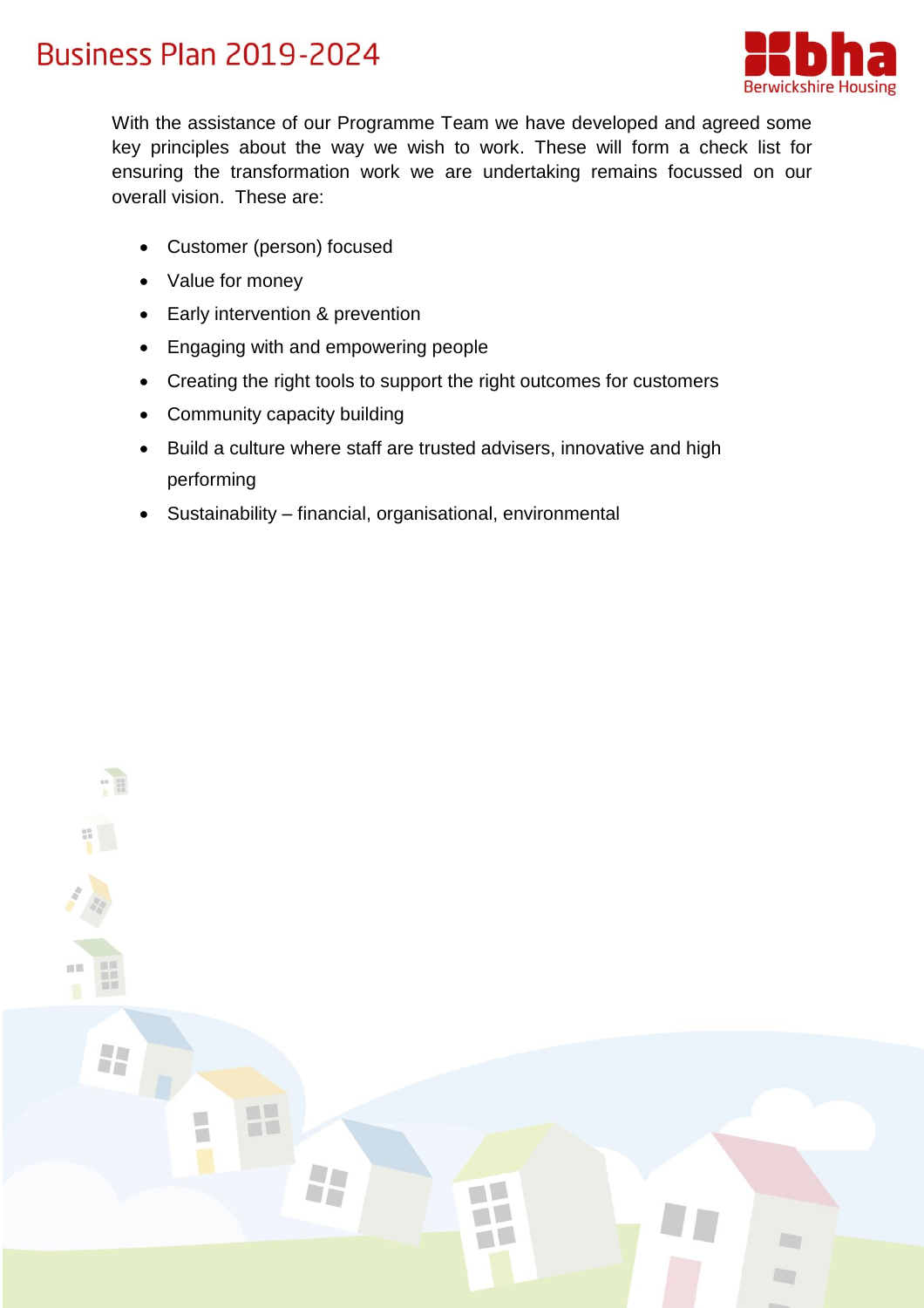



## **Section Four: Strategic Plan**

In order to achieve our vision and working with the values we have developed together over the past few years we have recognised that we need to develop our plan from four perspectives. While our objectives are all interdependent and all contribute to meeting our vision, we are clear that a key priority is to address the need to improve our housing stock in Berwickshire through major planned work and some increased provision of affordable housing.

We have four Strategic Objectives

- **To be financially strong enough to deliver our business to a high standard**
- **To be Customer focused**
- **To be efficient and effective: (Value for Money)**
- **To have a staff team and board of trustees that are developing and growing**

Our business transformation work is in the plan alongside other objectives we need to meet. They are highlighted in the plan.

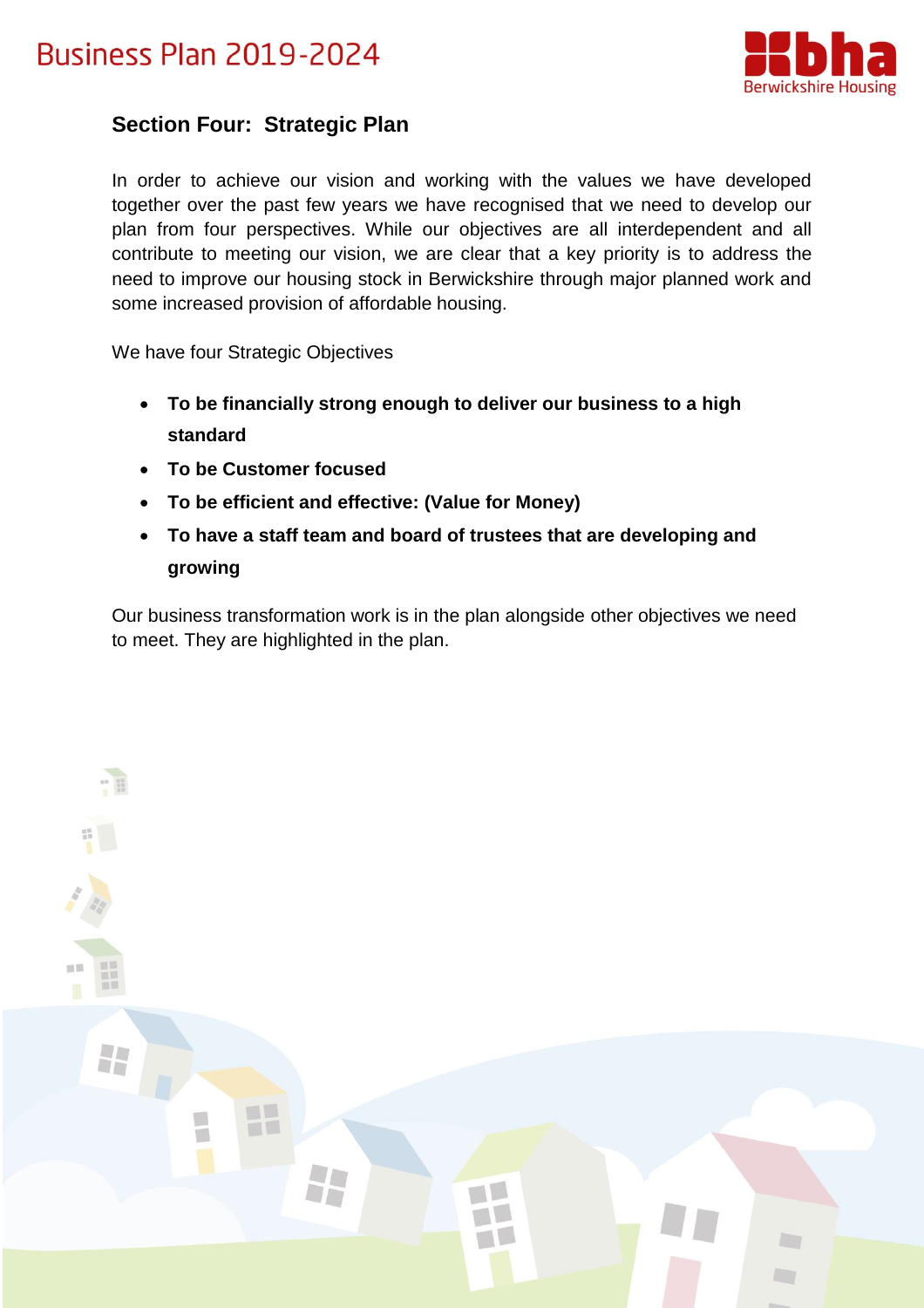

**Our intentions over the next five years:**

| <b>Finance and Sustainability</b>                                                                                                                                                             |                                                                                                                                                                                                                                                                                                                                                                        |                                                                                                                                                                                                                                                                                                        |                 |
|-----------------------------------------------------------------------------------------------------------------------------------------------------------------------------------------------|------------------------------------------------------------------------------------------------------------------------------------------------------------------------------------------------------------------------------------------------------------------------------------------------------------------------------------------------------------------------|--------------------------------------------------------------------------------------------------------------------------------------------------------------------------------------------------------------------------------------------------------------------------------------------------------|-----------------|
| By Year 5                                                                                                                                                                                     | <b>Description</b>                                                                                                                                                                                                                                                                                                                                                     | By end of year 20/21                                                                                                                                                                                                                                                                                   | Lead<br>officer |
| The financial viability of the<br>organisation is maintained<br>while allowing for<br>sustainable growth and<br>keeping rents as low as<br>possible                                           | We will have clear targets for maintaining<br>sustainability which are regularly<br>reviewed by the Board                                                                                                                                                                                                                                                              | We will meet our agreed year one target on financial<br>sustainability                                                                                                                                                                                                                                 | <b>FD</b>       |
| Finance staff and systems<br>are agile and support the<br>aims and direction of the<br>business                                                                                               | We will have in place a structure in<br>finance that gives us the appropriate<br>skills and qualities to support staff to<br>manage finances effectively                                                                                                                                                                                                               | Finance job roles and skills are reviewed and necessary<br>changes implemented                                                                                                                                                                                                                         | <b>FD</b>       |
| We will be several years<br>into a radical asset<br>management strategy that<br>will make our stock fit for<br>purpose and meeting<br>climate change and quality<br>targets set by government | We will have surveyed our stock, costed<br>what work is required and planned it over<br>the appropriate time periods.<br>Delivery will be underway and will be<br>regularly reviewed<br>We will have identified and where<br>affordable added appropriate to our<br>homes: i.e. assistive technology,<br>security, Wi-Fi, to meet present and<br>future tenants' needs | Scope, plan and commission Stock Condition Survey<br>Assess Stock Condition Survey outputs, input to BHA system<br>Analyse high level investment requirements<br>Review and Finalise Asset Management Strategy<br>Compliance with EESSH 1 requirements<br>Compliance with new Fire Safety requirements | <b>PD</b>       |
| We will maintain a<br>development programme to<br>meet need for affordable<br>housing in Berwickshire                                                                                         | Each year will build housing as agreed in<br>the Strategic Housing Investment plan<br>with the local authority                                                                                                                                                                                                                                                         | We will have completed 60 homes in Ayton and Duns.<br>Review development programme<br>Develop a Development Strategy                                                                                                                                                                                   | <b>PD</b>       |

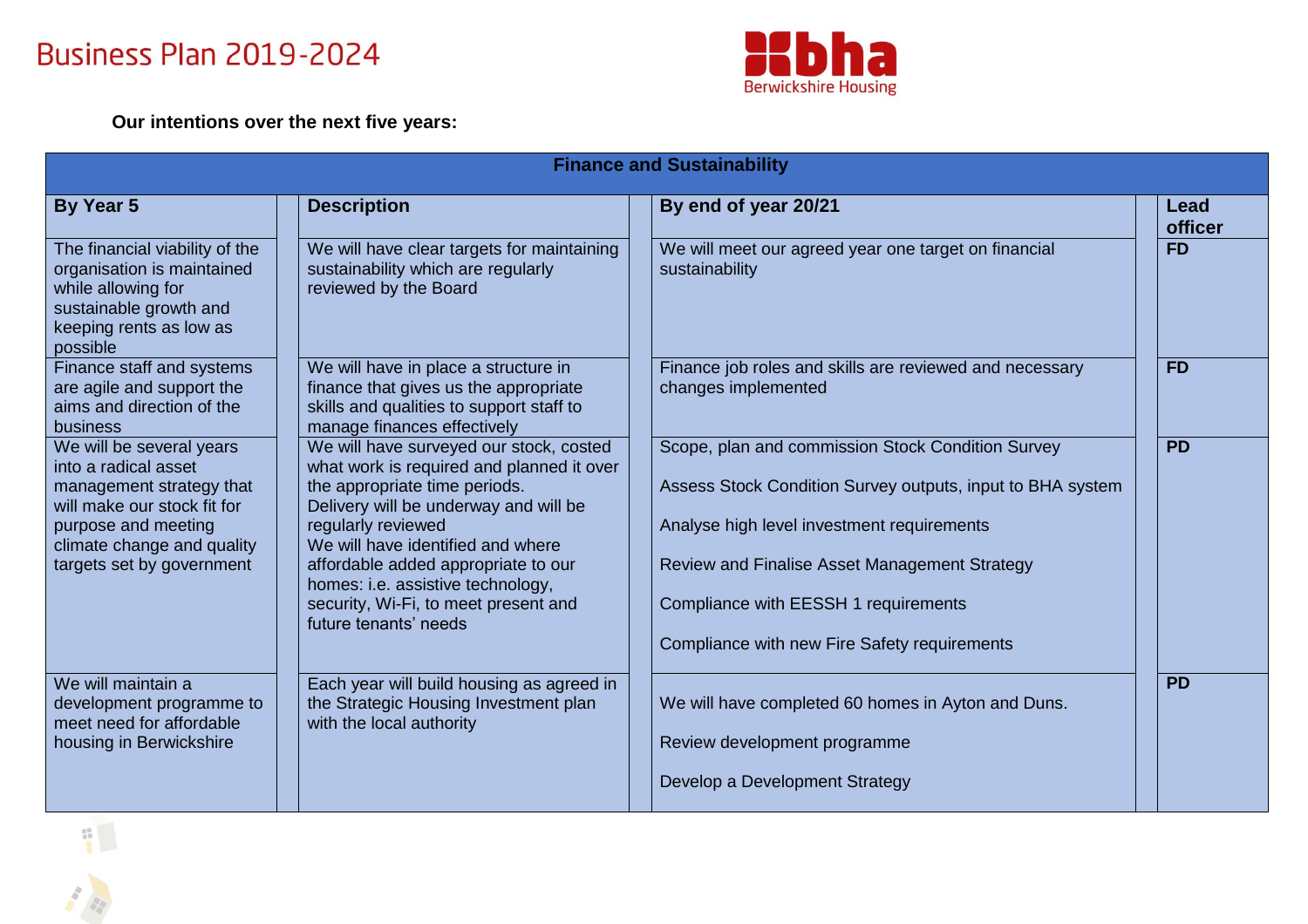

| <b>Improve the customer journey</b>                                                                                                           |                                                                                                                                                                                                                                                     |                                                                                                                                                                                                                                                                                                   |                 |
|-----------------------------------------------------------------------------------------------------------------------------------------------|-----------------------------------------------------------------------------------------------------------------------------------------------------------------------------------------------------------------------------------------------------|---------------------------------------------------------------------------------------------------------------------------------------------------------------------------------------------------------------------------------------------------------------------------------------------------|-----------------|
| By year 5                                                                                                                                     | <b>Description</b>                                                                                                                                                                                                                                  | By end of year 20/21                                                                                                                                                                                                                                                                              | Lead<br>officer |
| <b>Make regular transactions</b><br>easy                                                                                                      | Tenants will have their own personal<br>portal to pay rent, review account, report<br>repairs and check their communication<br>with us.                                                                                                             | We will have mapped the unused potential of our present<br>system and will have trained and supported staff to use it to<br>record interactions with tenants more efficiently and to create<br>reports that keep us updated of deadlines for responses                                            | <b>OD</b>       |
|                                                                                                                                               | All simple transactions can be conducted<br>on line or by phone and one person can<br>solve them for the tenant                                                                                                                                     | We will review and evaluate our repairs service and review<br>current policies, procedures and systems to ensure<br>compliance, improve efficiencies and effectiveness.                                                                                                                           | <b>PD</b>       |
|                                                                                                                                               | We will have a simple way of applying for<br>a home                                                                                                                                                                                                 | We will have developed the first phase of the customer portal<br>and prepared for its further development                                                                                                                                                                                         | <b>OD</b>       |
|                                                                                                                                               | We will, in time, introduce a virtual<br>housing officer to respond to regular                                                                                                                                                                      | We will have introduced mobile inspector and have planned<br>the introduction of other tools                                                                                                                                                                                                      |                 |
|                                                                                                                                               | queries on line                                                                                                                                                                                                                                     | We will have developed an online allocations system that is<br>easy for our tenants to use and will be primed for                                                                                                                                                                                 | <b>PD</b>       |
|                                                                                                                                               |                                                                                                                                                                                                                                                     | implementation within Q1/2 of 2021/22.                                                                                                                                                                                                                                                            | <b>OD</b>       |
| <b>Tenancy sustainment</b><br>Provide intensive support to<br>those who need it and a<br>problem solving approach<br>to issues tenants raise. | Staff will have ongoing training to<br>recognise issues regarding mental ill<br>health, disability, drug and alcohol<br>issues, child protection and domestic<br>abuse, financial challenges and literacy.<br>We will implement the rapid rehousing | We will develop a pilot with trusted social care partners to<br>deliver a diverse suite of tenancy support to our customers<br>via referral. This will tackle; mental health, addiction,<br>wellbeing and household tenancy support.<br>Our Financial Inclusion team, alongside BHA Befriend will | OD              |
|                                                                                                                                               | strategy developed by the local authority                                                                                                                                                                                                           | continue to support financial challenges and social isolation<br>our customers face.                                                                                                                                                                                                              |                 |
|                                                                                                                                               | We will have a formal system to identify,<br>monitor and review cases where multiple<br>departments/agencies are involved                                                                                                                           | We will develop an internal trusted partner directory with<br>named contacts for frontline staff to support and encourage<br>customers to utilise community projects supported by our                                                                                                             |                 |
|                                                                                                                                               |                                                                                                                                                                                                                                                     | <b>Community Funding grants.</b>                                                                                                                                                                                                                                                                  |                 |

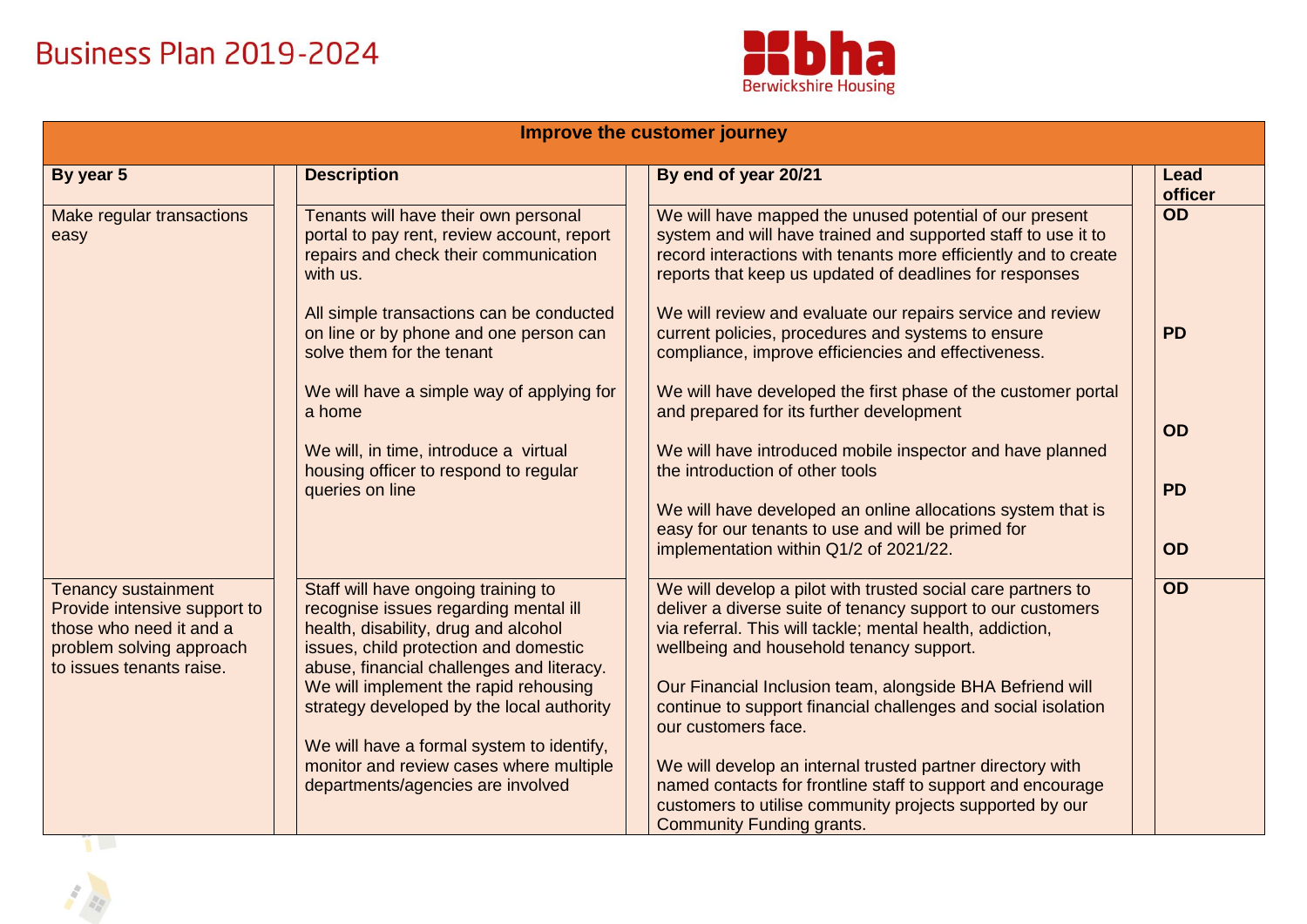

| <b>Estate Management</b>                                                                                                            | We will conduct regular estate<br>management reviews and communicate<br>proactively with tenants about what we<br>are able to do and seek their views on<br>improvements.                                                                                                                                                                                                                          | We will renew our existing Estate Management approaches<br>with revised policy, procedure and contractor engagement.<br>We will introduce tenant led inspections and drive community<br>ownership and influence in improving the make up and look<br>of our estates.                                                                                                                                                                                                                                                                                                                                                                                                                                             | <b>OD</b>  |
|-------------------------------------------------------------------------------------------------------------------------------------|----------------------------------------------------------------------------------------------------------------------------------------------------------------------------------------------------------------------------------------------------------------------------------------------------------------------------------------------------------------------------------------------------|------------------------------------------------------------------------------------------------------------------------------------------------------------------------------------------------------------------------------------------------------------------------------------------------------------------------------------------------------------------------------------------------------------------------------------------------------------------------------------------------------------------------------------------------------------------------------------------------------------------------------------------------------------------------------------------------------------------|------------|
| We will have excellent<br>communications internally<br>and externally and use all<br>appropriate means to get<br>our message across | Our Website will be updated and kept<br>fresh every few months<br>We will maintain regular updates of<br>information to staff and tenants and<br>Trustees and all key stake holders,<br>through a variety of means including<br>increased digital applications<br>We will be proactive in our handling of<br>media communications with the wider<br>world                                          | Develop our teapot on tour events and focus on estate<br>management through enhanced skip and scrap events<br>Develop a marketing strategy for our homes.<br>The key focus on any events to celebrate the 25 <sup>th</sup><br>Anniversary of BHA will be to attend events that promote<br>sustainability, green initiatives and community involvement.<br>This will involve working with partnership organisations<br>across all of our communities to the benefit of our tenants.<br>Social media will continue to grow and develop ensuring key<br>messages are effectively and communicated in a timely<br>manner. One key aim will be to increase tenant engagement<br>with online survey and consultations. | <b>CEO</b> |
|                                                                                                                                     |                                                                                                                                                                                                                                                                                                                                                                                                    | Pilot/Pathfinder launched to get closer to customers to enable<br>them to improve the way we deliver services. This will require<br>a short term temp co-ordinating post (budgeted) and will be<br>entitled 'Influencing Groups' with an evaluation to follow.                                                                                                                                                                                                                                                                                                                                                                                                                                                   | <b>OD</b>  |
| We will work with key local<br>agencies in collaboration to<br>add value to the work we do<br>with our customers                    | We will have ensured our staff are fully<br>aware of local services that might assist<br>and advise our tenants.<br>We will have supported local groups and<br>communities to develop projects that will<br>enhance the quality of life of our tenants.<br>We will continue collaborative projects<br>with local groups to use our spare land<br>more productively adding value to our<br>estates. | We will have consolidated our befriending programme and<br>continued to extend our work in schools.<br>We will complete our community garden and sensory garden<br>and will seek further opportunities to work with local<br>environmental and horticultural groups.                                                                                                                                                                                                                                                                                                                                                                                                                                             | <b>OD</b>  |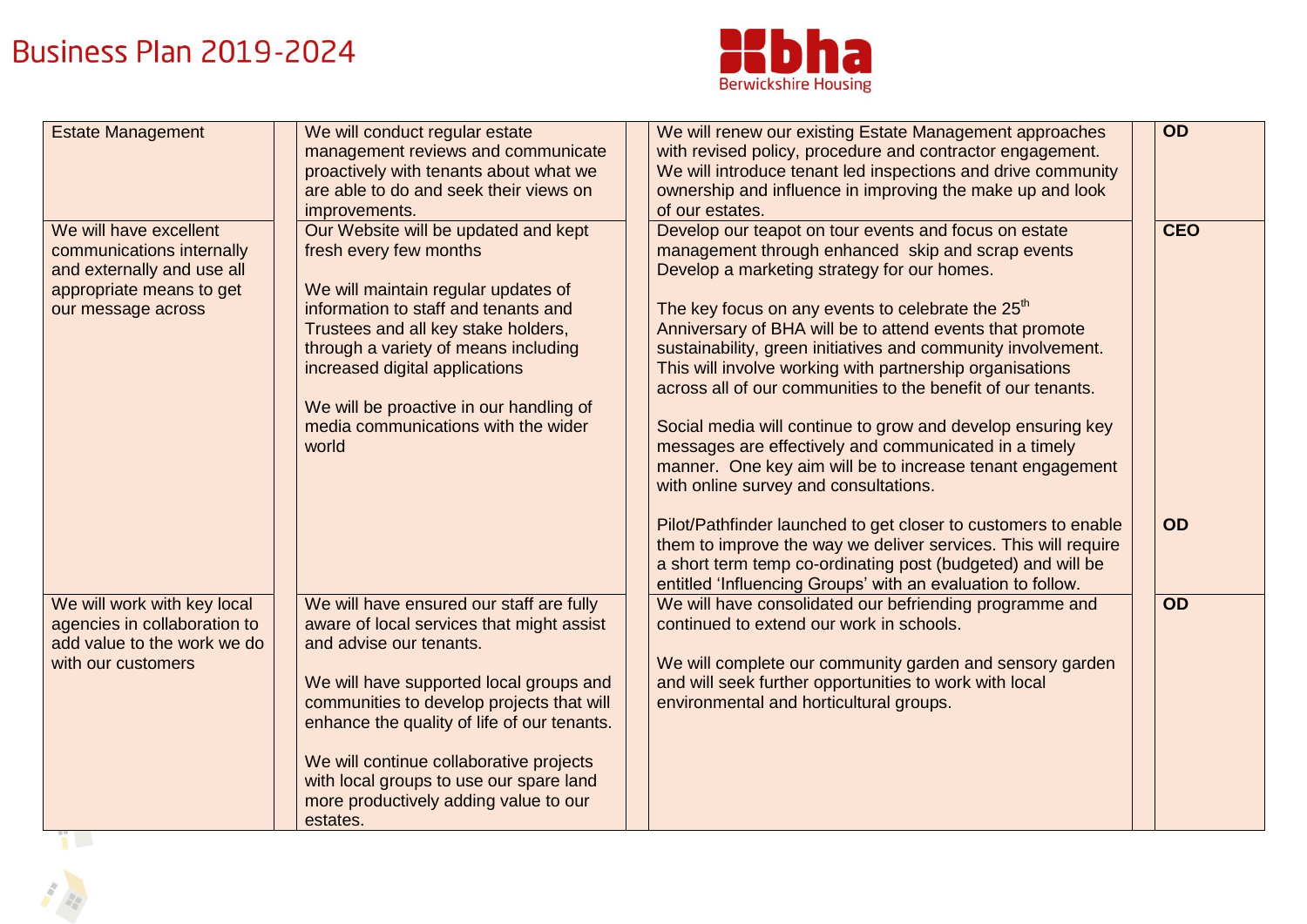

| <b>Value for money</b>                                                       |                                                                                                                                                                                                                                                                                                                              |                                                                                                                                                                                                                                                                                                                                                                                                                                                                                                                                                                                                           |                 |
|------------------------------------------------------------------------------|------------------------------------------------------------------------------------------------------------------------------------------------------------------------------------------------------------------------------------------------------------------------------------------------------------------------------|-----------------------------------------------------------------------------------------------------------------------------------------------------------------------------------------------------------------------------------------------------------------------------------------------------------------------------------------------------------------------------------------------------------------------------------------------------------------------------------------------------------------------------------------------------------------------------------------------------------|-----------------|
| By Year 5                                                                    | <b>Description</b>                                                                                                                                                                                                                                                                                                           | By end of year 20/21                                                                                                                                                                                                                                                                                                                                                                                                                                                                                                                                                                                      | Lead<br>officer |
| The business will have<br>undergone a major<br>transformation                | We will map and document all BHA<br>processes from a customer centric view,<br>We will have identified and implemented<br>the right systems to allow us to provide a<br>faster and more efficient service to<br>tenants; it will improve the outcomes for<br>customers and we will use our resources<br>to the maximum value | Using bespoke software we will have set up the project in<br>quarter one. Within 6 months all processes identified as high<br>risk, high priority and that relate to the customer journey will<br>have been mapped.<br>By the end of the year a process catalogue will have been<br>created. We will have a pathway for the completion of<br>mapping of all outstanding processes. We will have a list of<br>all documentation which requires to be created or updated,<br>and will have a timescale for the completion of this.<br>Quick wins will be identified and implemented as soon as<br>feasible. | <b>FD</b>       |
| Complete and maintain a<br>secure digital infrastructure<br>for the business | Once the system is secure, maintain this<br>as the technology changes and shifts<br>and further security is required.<br>Use digital means to improve our<br>processes and activities as appropriate.                                                                                                                        | Complete our move to the cloud (Quarter One)<br>Complete projects to go paper-lite and use digital options for<br>expenses etc.<br>To achieve Cyber Essential Plus accreditation.                                                                                                                                                                                                                                                                                                                                                                                                                         | <b>RD</b>       |
| <b>Collaboration with other</b><br>housing providers                         | We will have plans in place with other<br>housing providers to ensure that we can:<br>Keep rents low<br>Maintain and improve our stock to meet<br>quality and energy standards<br>Develop new housing that is energy<br>efficient and using modular construction                                                             | Undertake a number of pieces of joint work with other<br>housing providers where it adds value and improves our<br>services<br>Start work with other providers to plan to meet climate<br>targets                                                                                                                                                                                                                                                                                                                                                                                                         | <b>CEO</b>      |
|                                                                              |                                                                                                                                                                                                                                                                                                                              |                                                                                                                                                                                                                                                                                                                                                                                                                                                                                                                                                                                                           |                 |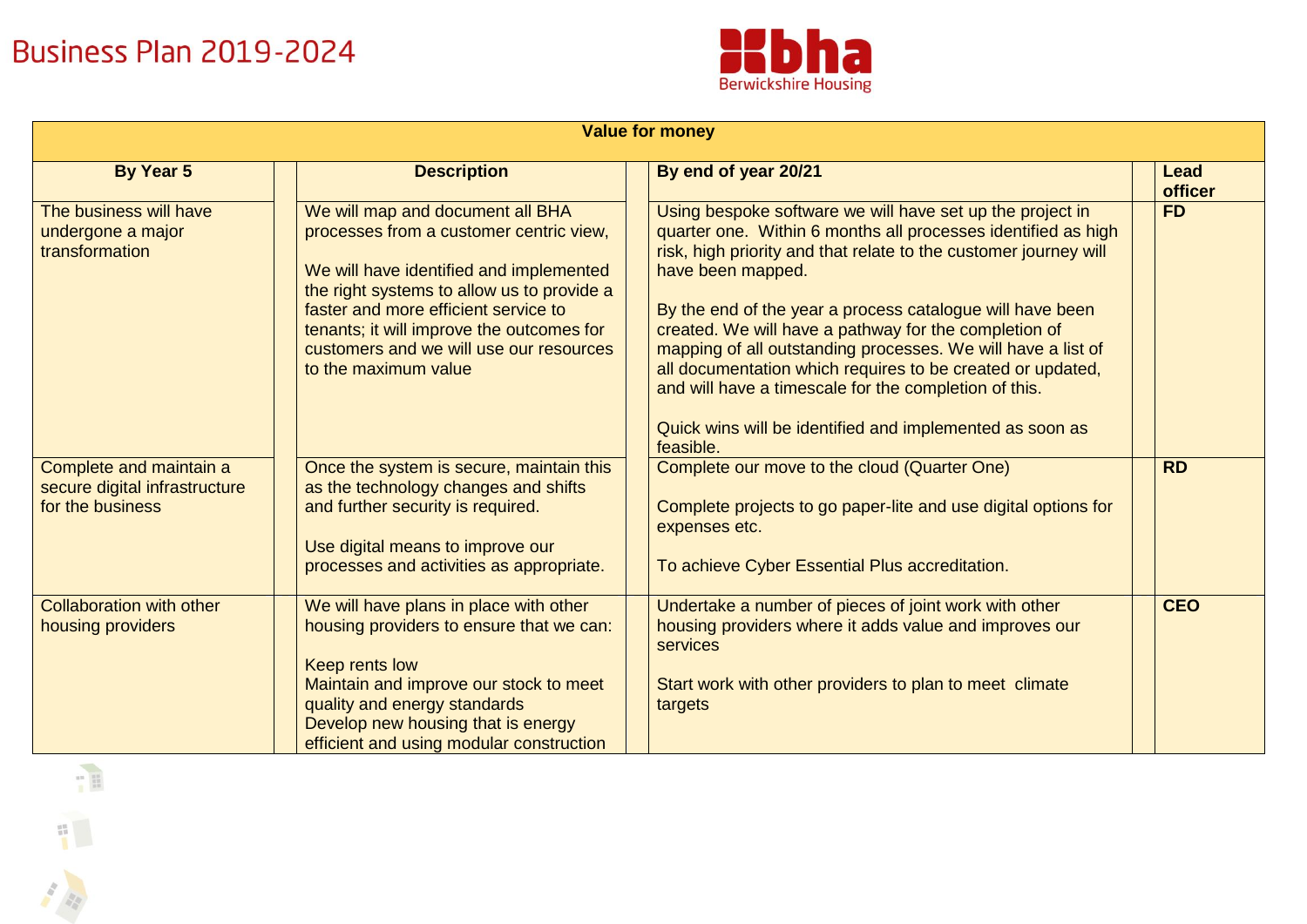

| We will have office space that<br>is fit for purpose of the right | A new office base that provides a<br>common space but allows for more                                                       | Develop a pre building works plan                     | <b>PD</b> |
|-------------------------------------------------------------------|-----------------------------------------------------------------------------------------------------------------------------|-------------------------------------------------------|-----------|
| size and in the right place.                                      | working in our estates and at home (Our<br>office is energy inefficient and expensive<br>to maintain. The spaces we work in | Review options and report on feasibility to the board |           |
|                                                                   | prevent us developing new working<br>practices).                                                                            |                                                       |           |

| <b>Learning and Growth</b>                                    |                                                                                                                                     |                                                                                                              |                 |
|---------------------------------------------------------------|-------------------------------------------------------------------------------------------------------------------------------------|--------------------------------------------------------------------------------------------------------------|-----------------|
| By Year 5                                                     | <b>Description</b>                                                                                                                  | By end of year 20/21                                                                                         | Lead<br>officer |
| Staff are freed up to deliver<br>services to customers: spend | We will review the structure and develop<br>it to deliver a speedier more customer                                                  | Undertake an online Skills audit of staff                                                                    | <b>RD</b>       |
| more time with those who<br>need it and solve problems        | focused service allowing staff more time<br>to focus on solving customer problems                                                   | Propose a staffing restructure                                                                               |                 |
| and issues when speedily for<br>all customers                 | and reducing bureaucracy on an ongoing<br>basis                                                                                     | identify training                                                                                            |                 |
|                                                               |                                                                                                                                     | Evaluate the new job roles                                                                                   |                 |
|                                                               |                                                                                                                                     | Review our performance and rewards system<br>(contribution management)                                       |                 |
|                                                               |                                                                                                                                     | An implementation plan will be ready to achieve transitional<br>and final restructuring plans                |                 |
| The Board of Trustees will be<br>continually refreshed,       | The Board will drive the vision and will be<br>committed to the ongoing transformation.                                             | We will now offer a rolling programme of recruitment to the<br>board and maintain a waiting list.            | <b>RD</b>       |
| supported and trained to be<br>effective                      | They will consider the future shape of the<br>organisation to maintain its sustainability<br>and to meet customers expectations and | The board will receive appraisals, support and access to<br>training and conferences and attend away events. |                 |
|                                                               | government targets                                                                                                                  | The model rules of the Association will be reviewed to ensure<br>continued compliance with the 2020 review.  |                 |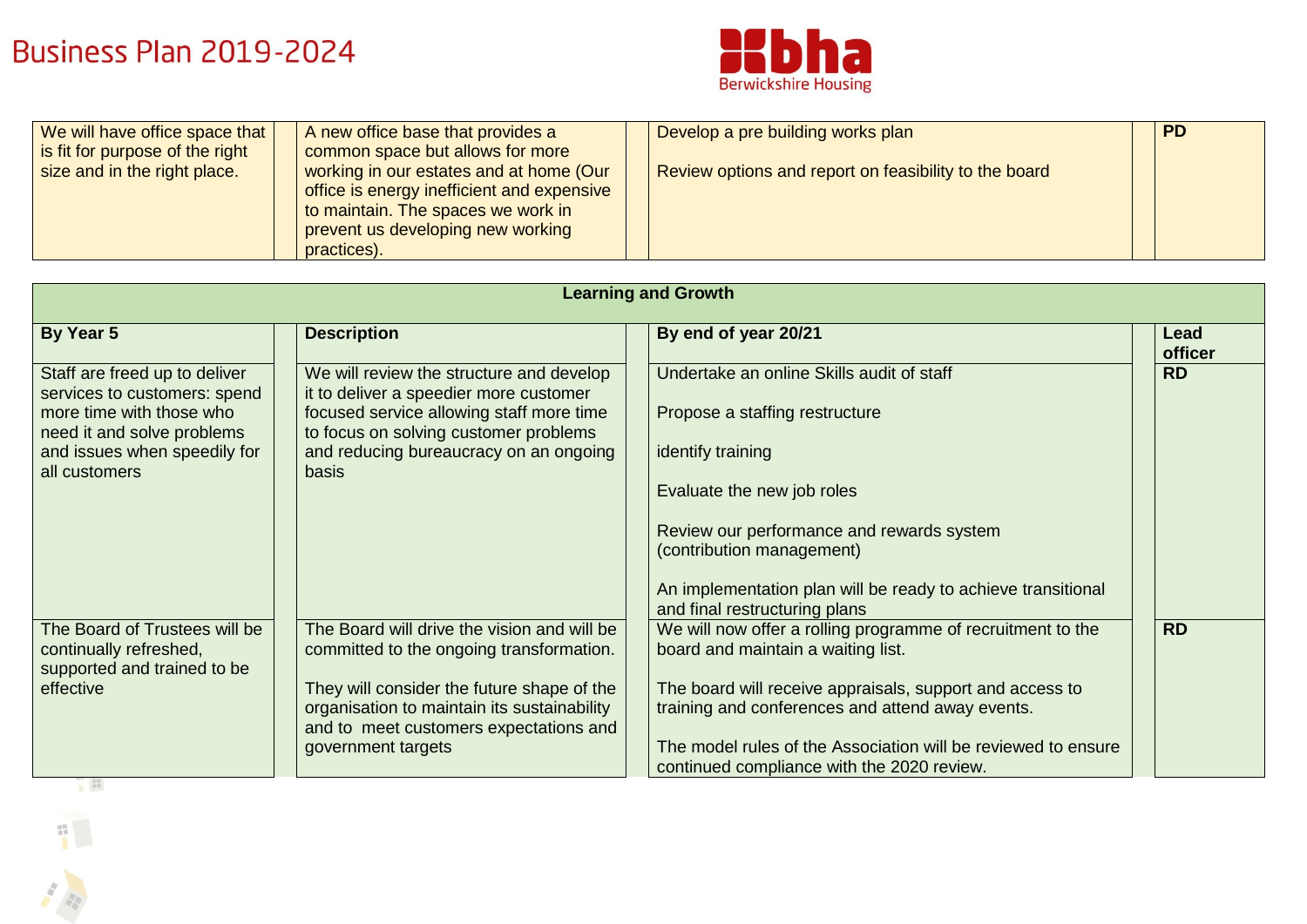



## **Section Five: SWOT (Strengths, Weaknesses, Opportunities and Threats) analysis of BHA Group**

## **Strengths**

- 
- 
- Staff motivated and engaged, informed and involved We understand our weaknesses
- Commitment to sustainability (environmental, organisational, financial)
- 
- 
- 

 $\begin{array}{c|c} \hline \begin{array}{cc} 0 & 0 \\ 0 & 0 \\ 0 & 0 \\ 0 & 0 \\ 0 & 0 \\ \hline \end{array} \end{array}$ 

 $\begin{array}{c} \mathbb{R}^n_+ \\ \mathbb{R}^n_+ \end{array}$ 

Forward thinking and committed to continuous improvement

- Strategic, well informed Board **Committed to staff development and training**
- Strong Leadership Team **We know our stock and the area and its infrastructure** 
	-
	- Variety of services on offer to support our customers (financial inclusion, Befriending)
- Customer and community focused **Willing to collaborate**, share and learn from others
- Performance focused **Compliant With Statutory and regulatory requirements**
- Outward looking **Profile of the organisation within Berwickshire**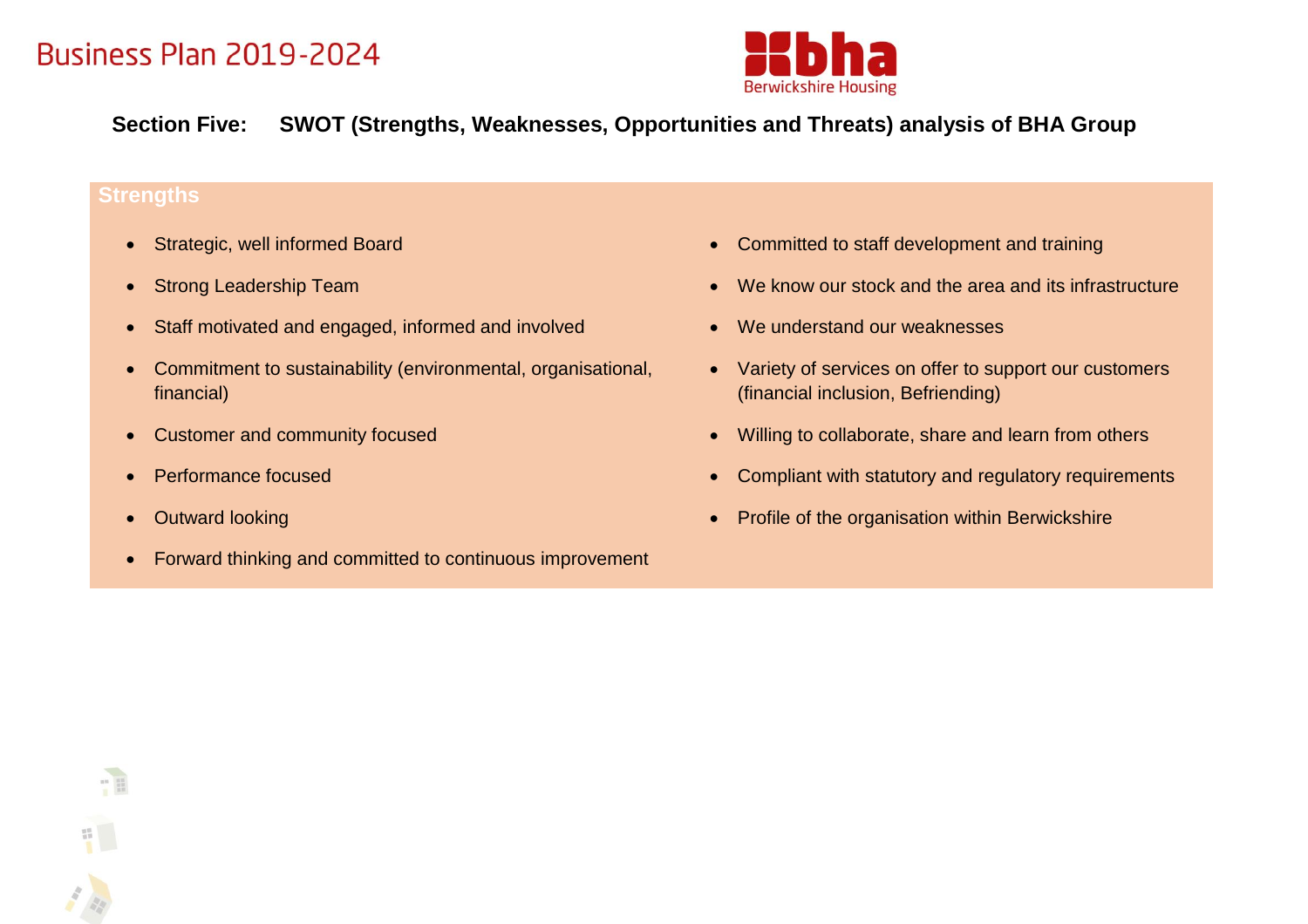

#### **Weaknesses**

- Need to problem solve with tenants more speedily and be more pro-active and spend more time with tenants in need
- Our processes and systems are still too long winded, involve too much paper and too many people
- Our data management and use of housing software requires improvement
- 
- 
- There is a need to invest in our older stock which does not attract external funding
- We do not hold enough information about our tenants to be able to provide targeted support
- Challenge of recruitment in certain key areas leaving skills gaps
- Allocations system needs improving **We can lack rigour, structure and discipline**
- Our office not fit for purpose **We are behind the curve in terms of our digital offering**

## **Opportunities**

- More chances to collaborate **Opportunity for co-location**
- 
- Understand our processes to improve our service delivery Enabling grants; customer to become more powerful
- Engage better with our customers **Great place to live and work Great place to live and work**
- 
- More flexibility in our recruitment to diversify our workforce
- 
- Increase asset management focus **Government focus on Place and Wellbeing Government focus on Place and Wellbeing** 
	-
	-
- Improve how we market what we have to offer **Example 2008** Community Windfarm diversified, long term income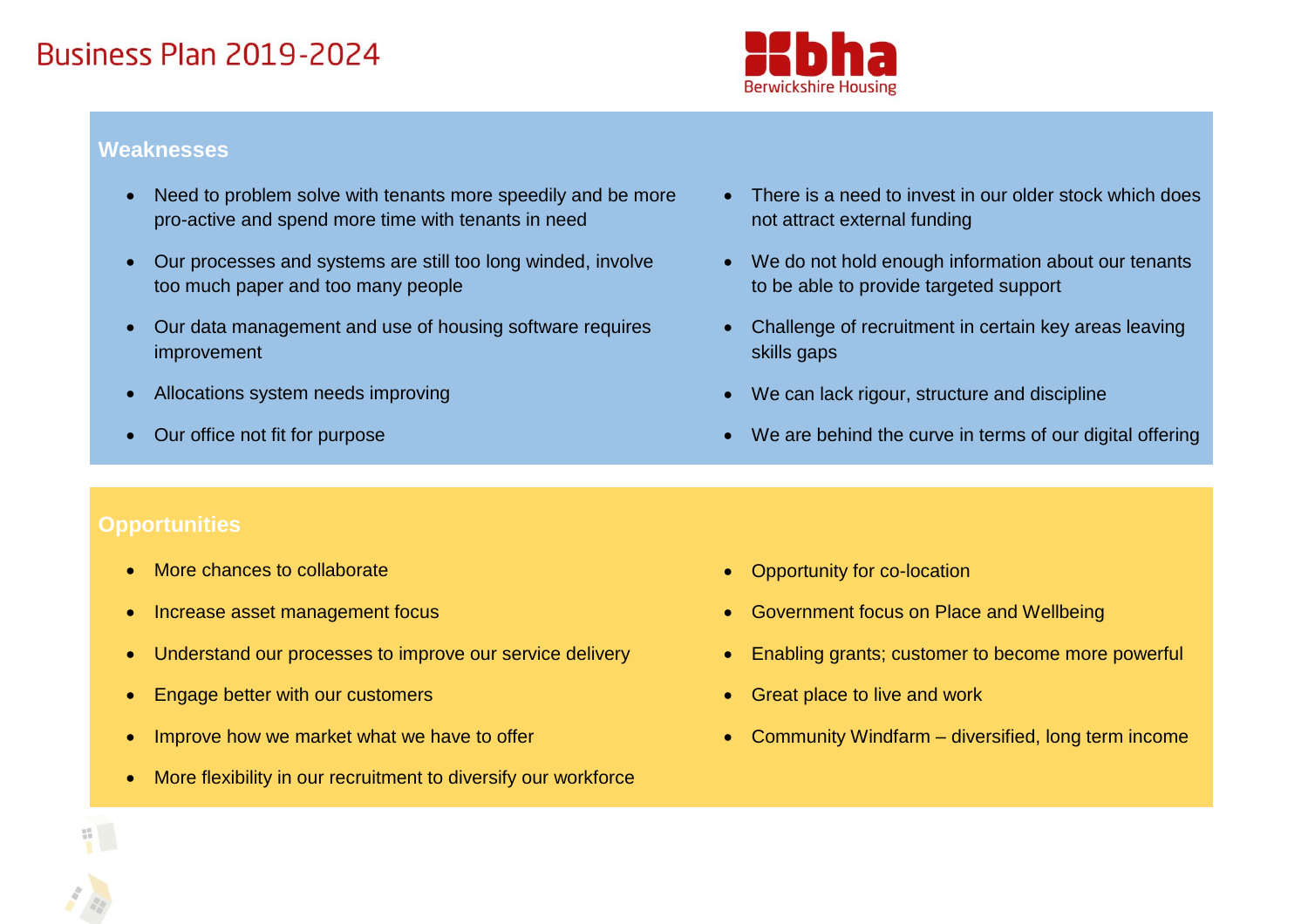

#### **Threats**

 $\frac{1}{\pi\pi}$ 

- Low demand for specific properties **SHAPS EXALL**
- 
- 
- Lack of funding opportunities (reduced HAG) **•** Young people leaving
- EESSH2 Standard we cannot reach or is unaffordable **•** Rising needs of larger population of older people
- Balancing a) affordability with b) better homes and c) higher expectations from the Regulator
- Office move and other changes causes disruption and fragmentation
- 
- Brexit **State of local authority / NHS locally State of local authority / NHS locally**
- Universal Credit and welfare reform **Poor and Transport infrastructure Poor digital and transport infrastructure** 
	-
	-
	- Local companies laying off staff or moving on/closing down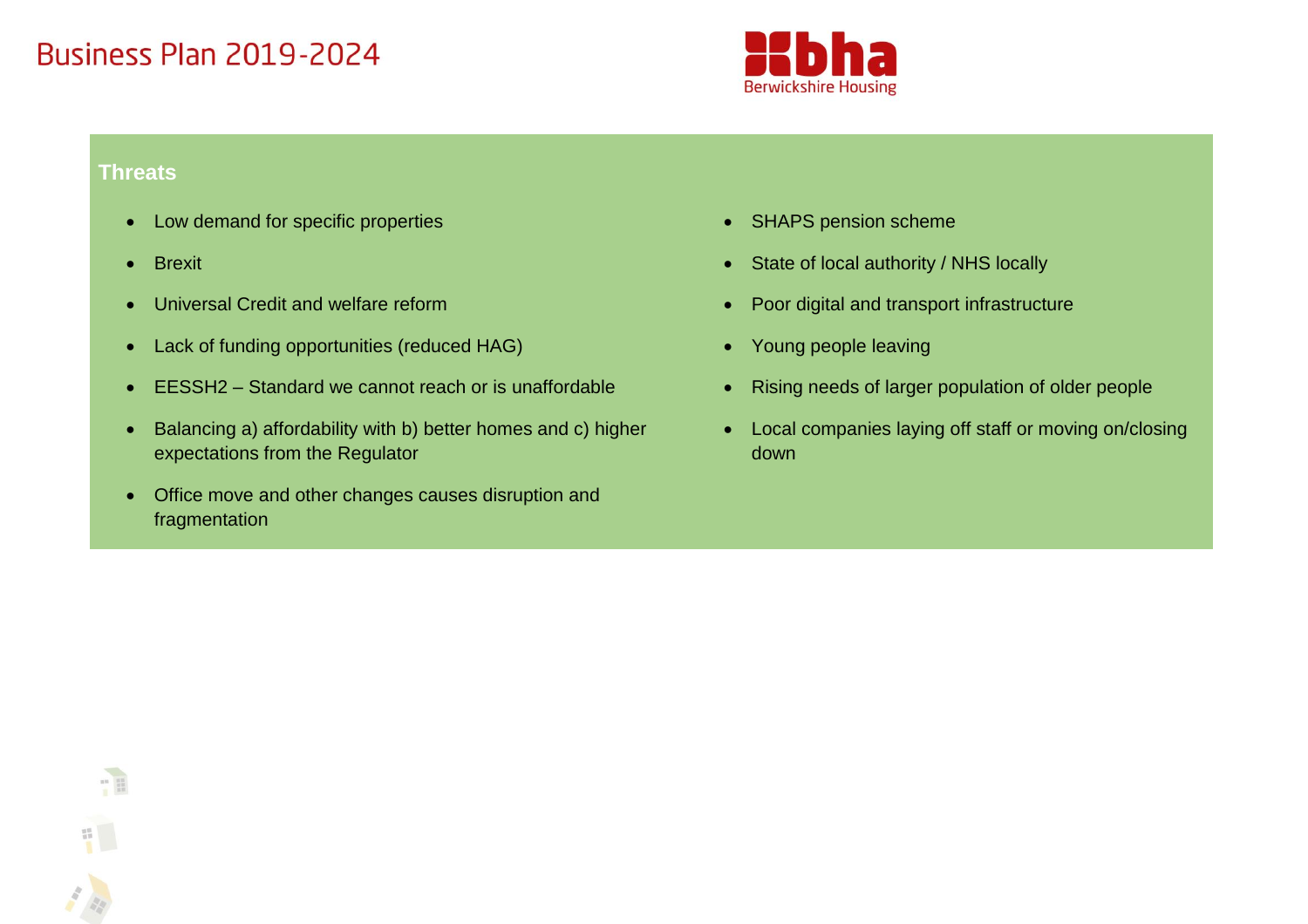



## **Section Six: How we measure our success?**

Annual Tenants Satisfaction survey

Annual Return on the Charter (ARC)

Independent living surveys

Reports from regulators

**Benchmarking** 

Internal Audit

25

Quarterly reporting on agreed strategic Key Performance Indicators (KPIs) to the Board

Monthly reporting on more detailed operational and strategic KPIs with managers and Leadership Team together

Tenant Volunteers and Scrutiny Panel

 $\Box$ 

T

The work on Value for Money : We are a member of the Haymarket group of Housing Associations working to improve our efficiency and measurement of our work

Focusing business transformation on meeting people's needs and expectations where possible

We will be reviewing our own financial targets annually (See Appendix 4) to ensure we are meeting them in agreed timescales to ensure our sustainability.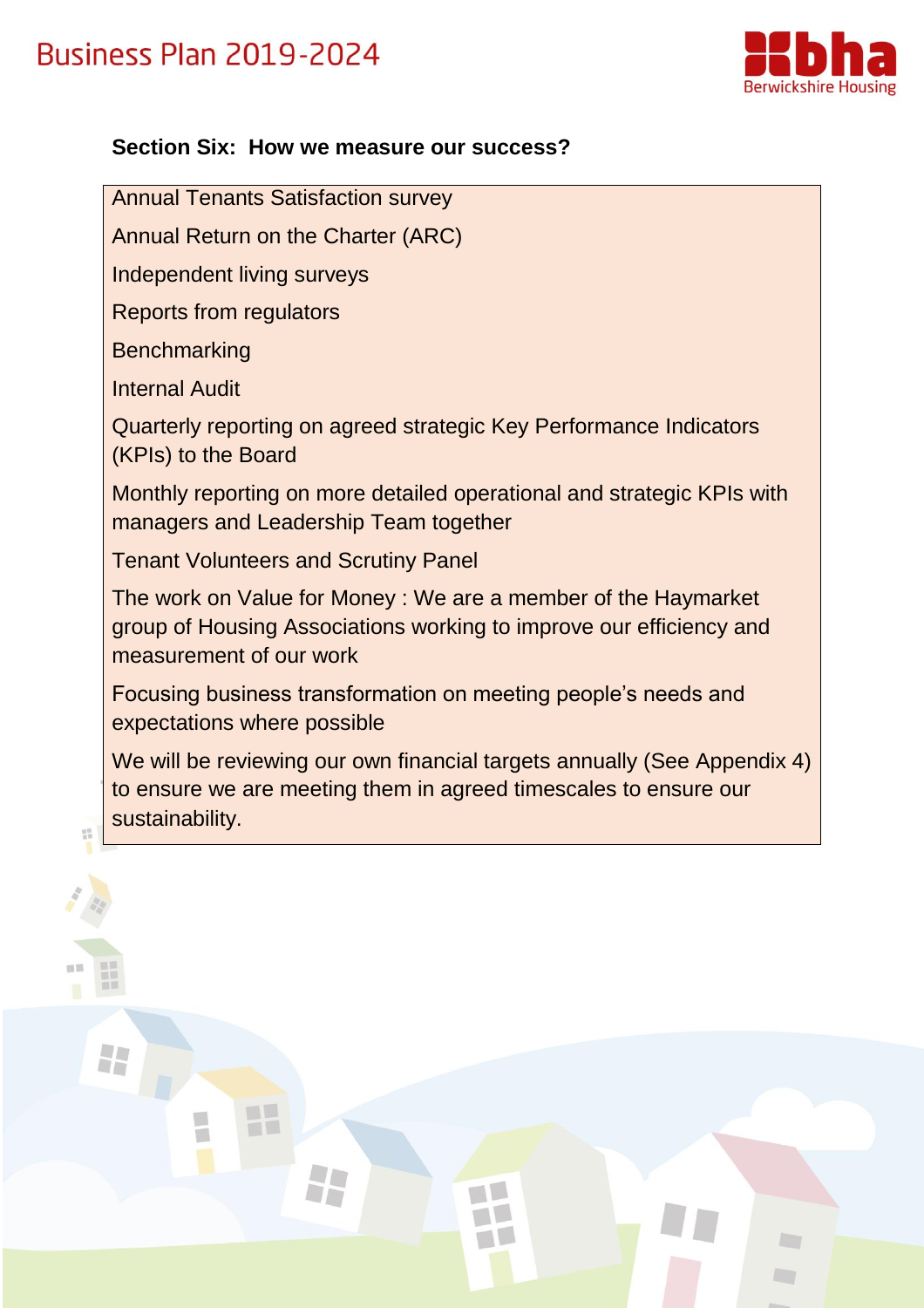

## **Section Seven: Managing Our Risks**

The BHA group has an established Risk Management Strategy. We also have a Risk Register which is reviewed at every Board meeting by the Management team and the Trustees. The Register is examined and reviewed in detail by Chief Executive on an annual basis and this is reported to the Audit committee.

We have through this process regular scrutiny of our top ten risks which are risks for organisations operating in the housing sector and the Key risks which are pertinent to our own situation and the challenges facing us specifically. Actions to mitigate risk are regularly reviewed and considered. Some of the key risks facing the RSL sector are listed below.

| The Impact of Welfare Reform                | We have put in place an action plan to support tenants when there are changes in      |
|---------------------------------------------|---------------------------------------------------------------------------------------|
|                                             | their financial circumstances or how and when they are paid. To mitigate our fears    |
|                                             | of lost income our financial inclusion team is working intensively with tenants to    |
|                                             | help them manage and or get employment. Arrears in households receiving               |
|                                             | universal credit are on average twice that of other tenants in debt.                  |
| <b>Developing new homes</b>                 | We are under enormous pressure from the Scottish Government to build new              |
|                                             | homes and assist in meeting their target of 50,000 new homes in Scotland by 2021.     |
|                                             | We welcome this opportunity but it does bring risks. We already know from our first   |
|                                             | developments that accessing good quality developers and contractors who deliver       |
|                                             | on time and within budget can be challenging and the lack of experienced              |
|                                             | development professionals in the sector and willing to work in the Borders puts       |
|                                             | further pressure on us.                                                               |
| <b>Maintaining our older stock</b>          | As quality standards and customer expectations rise we need to invest more            |
|                                             | heavily in older stock and this is becoming an increasing risk and challenge. Over    |
|                                             | this period we will need to consider our future and how we work with other            |
|                                             | providers to deliver this jointly.                                                    |
| <b>Rising costs of Building and repairs</b> | Recently the cost of house building has begun to rise above inflation. This will have |
|                                             | an effect on our capacity to build new homes and potentially to repair our present    |
|                                             | stock. Every year we will need to review what we have capacity to do in the light of  |
|                                             | the increased costs                                                                   |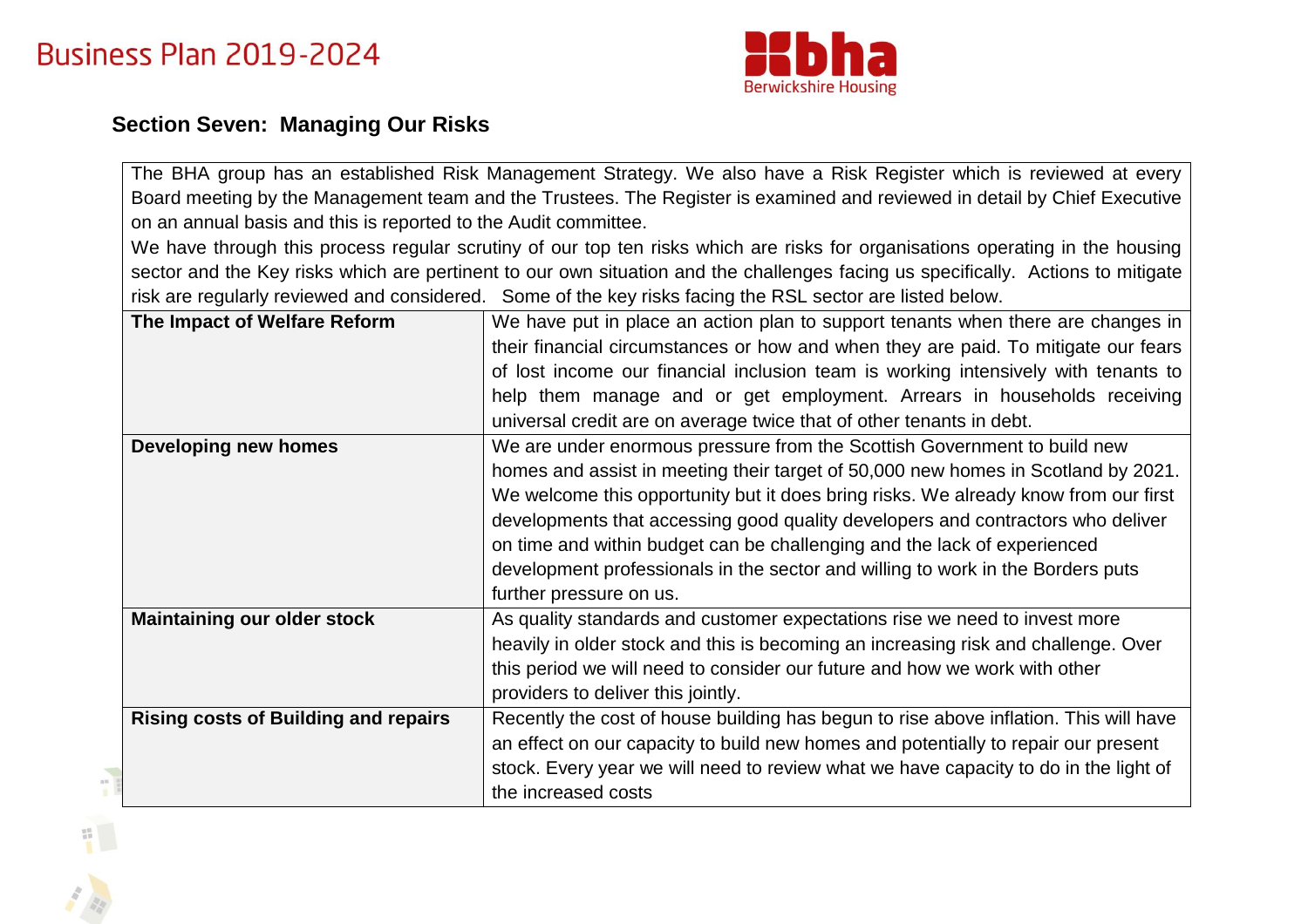1. 14



| <b>Borrowing and Debt</b>                                                              | We monitor our debt and borrowing regularly and maintain our relationships with<br>lenders. We meet all statutory requirements. Lenders will expect to see efficiency<br>indicators are part of our loan covenants in the future and we need to have<br>developed them and be reporting on them. We have set ourselves some financial<br>targets to ensure we are sustainable.<br>We are agreeing a new loan to finance our new developments this year and will<br>agree the lender this Spring.                                                                                                                                                                                                                                                                                                                                                                                                                                     |
|----------------------------------------------------------------------------------------|--------------------------------------------------------------------------------------------------------------------------------------------------------------------------------------------------------------------------------------------------------------------------------------------------------------------------------------------------------------------------------------------------------------------------------------------------------------------------------------------------------------------------------------------------------------------------------------------------------------------------------------------------------------------------------------------------------------------------------------------------------------------------------------------------------------------------------------------------------------------------------------------------------------------------------------|
| <b>Keeping Rents affordable</b>                                                        | Over many years Housing associations have put their rent up above inflation. There<br>are a variety of reasons why:<br>• Some housing associations use rent increases to fund new developments<br>There has been increasing pressure to offer wider and more services to help<br>$\bullet$<br>tenants who are most vulnerable sustain their tenancies.<br>The pension deficit has put up management costs by large sums in recent<br>years and there is no way to avoid paying these costs<br>Staff in Housing Associations are paid well and have by and large<br>maintained good salaries<br>Some Housing Associations ourselves included were keen not to increase rents<br>above inflation and to manage our costs within the present budgets.<br>But we may be pressurised or required to do even better in coming years as rents<br>and rent levels will be affected by low incomes and the squeeze on the welfare<br>budgets. |
| Impact of the Crisis in the delivery of<br><b>Care on BHA</b><br>$\scriptstyle\rm III$ | The delivery of care services in Scotland is creating major challenges.<br>In Berwickshire there are not enough people who seek employment in care to<br>deliver to the older people who live here. Many of those people are our tenants.                                                                                                                                                                                                                                                                                                                                                                                                                                                                                                                                                                                                                                                                                            |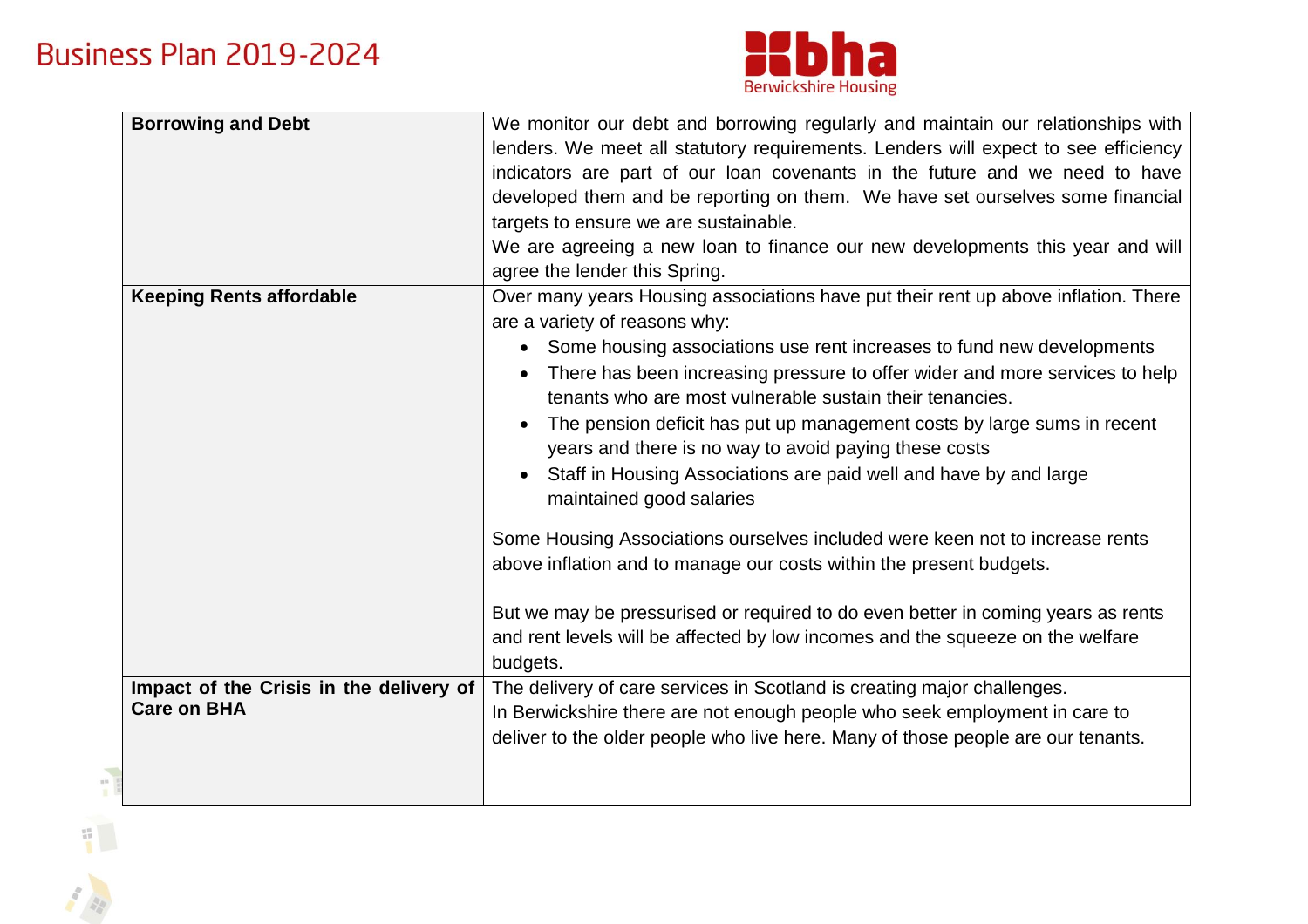

| <b>Mission Creep</b> | There is also a concern that comes out of the reduction in local authority services  |
|----------------------|--------------------------------------------------------------------------------------|
|                      | and the changes in health and social care delivery that Housing Association staff    |
|                      | will find themselves increasingly performing tasks they are ill equipped to deliver. |
|                      | We call it mission creep. Where we are working with a tenant to help them with the   |
|                      | practical tasks of sustaining a tenancy we may find that support for other problems  |
|                      | they are facing; for instance mental health issues, drug and alcohol problems, is    |
|                      | no longer there and we are by default trying to help without the right training,     |
|                      | knowledge or support.                                                                |